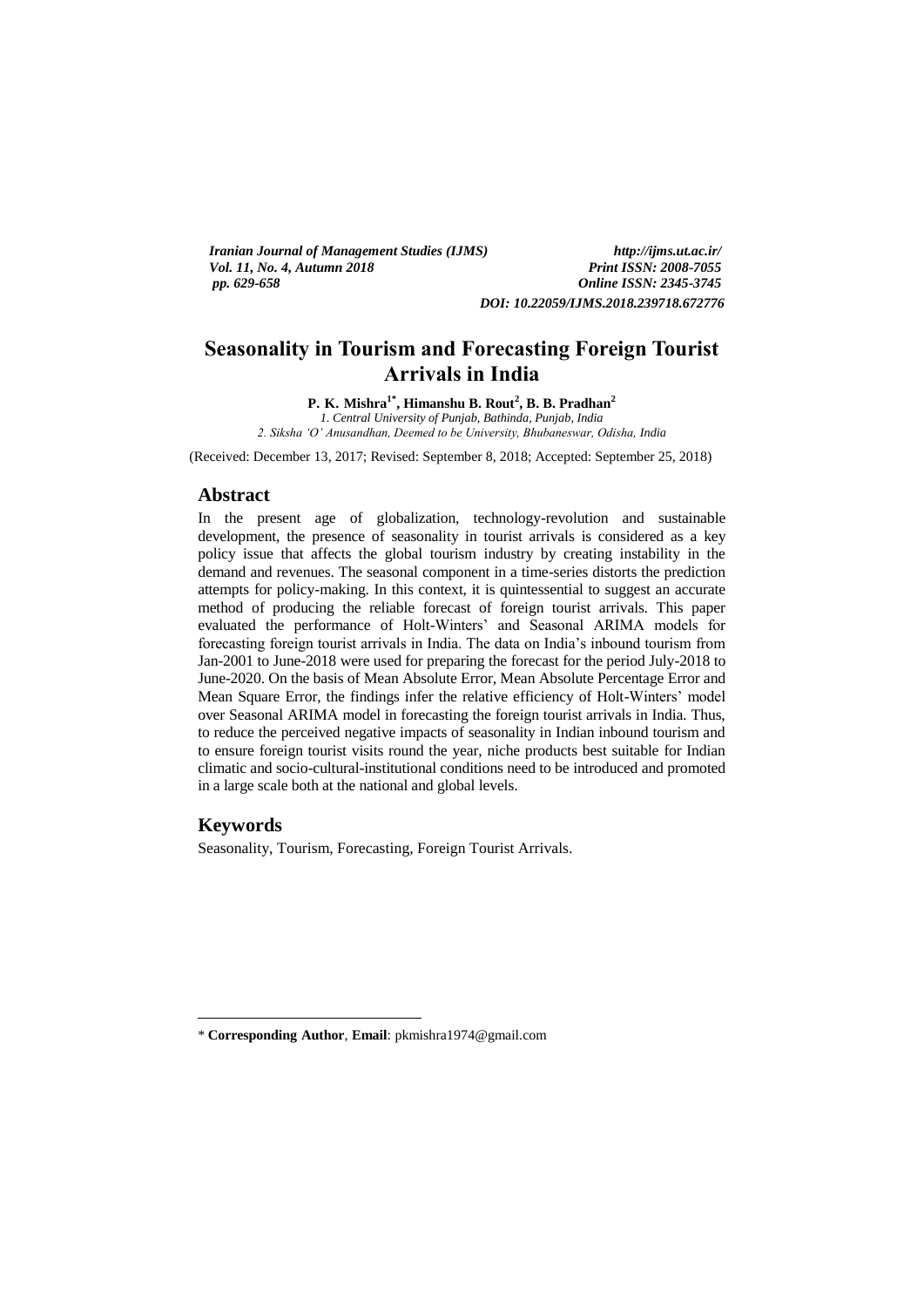## **Introduction**

In last few decades, most of the countries across the globe realized the importance and potential of travel and tourism as a vital economic sector which is not only significant for strengthening the sociocultural and political economy of a nation, but also crucial for building up the peaceful bonds of cross-border relationships (Richardson, 2010; Gill & Singh, 2011; Gill & Singh, 2013; Rout *et al*. 2016a; Mishra *et al*. 2016; Mishra & Verma, 2017). In recent years, tourism across the world has emerged as a key economic sector capable of diffusing the benefits of inclusive growth and sustainable development by providing job opportunities and contributing to enhanced standards of living of masses (Ashley, 2007; Mishra *et al.* 2011; Pleumarom, 2012; Mishra & Rout, 2012-13; Munshi & Mishra, 2016). In 2016, the travel and tourism in India have contributed INR 14,018.50 billion (USD 208.90 billion) to the Gross Domestic Product and created 25,394,500 number of jobs (WTTC, 2017) which in 2017, has increased to INR 15,239.60 billion (USD 234.0 billion) and 41,622,500 number of jobs, respectively (WTTC, 2018). This clearly signifies the importance of travel and tourism for the inclusive and sustainable development of the country.

The travel and tourism is considered as a highly labor-intensive economic sector in the country. As per the estimation by Planning Commission of India, the travel and tourism industry has the potential to create 89 jobs (compared to 45 jobs in primary and 13 jobs in secondary sectors) for one million rupees invested in this sector (Rout *et al*. 2016b, 2016c). Besides, it has the potential to generate employment opportunities in the country such that the ratio of indirect jobs to direct jobs due to travel and tourism is 3:1 (Das, 2013). This is the reason why travel and tourism can be considered as a significant source of employment creation, foreign exchange and revenue earnings, and as a means of developing the socio-economic infrastructure in the economy (Mishra *et al*. 2016). So, the growth of the tourism is crucial for the economic growth of a nation. The growth of tourism industry broadly depends on the growth in the arrivals of both domestic and foreign tourists. Particularly, the importance of Foreign Tourist Arrivals (FTAs), often called inbound tourism, is noteworthy in this context. Inbound tourism boosts the economy by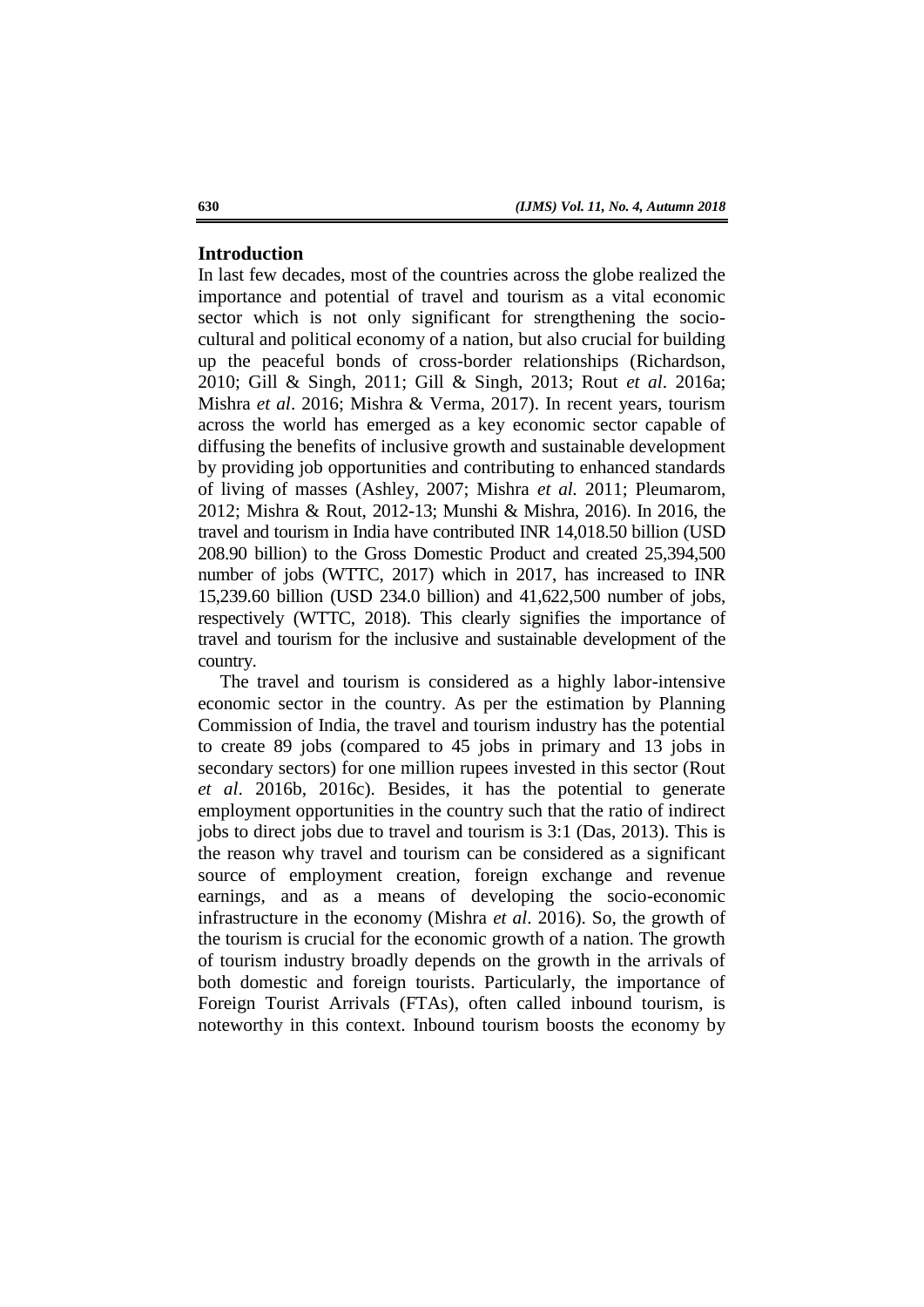increasing income, creating job opportunities, raising the volume of investments and stimulating the growth of the nation. Its contribution also lies in infrastructure development which has positive effects on other industries, the publicity of individual destinations attracting tourists, and foreign exchange earnings for the public exchequer (RRPLT, 2014).

In India, the top ten countries, viz., Bangladesh (15.68 percent), United States (14.73 percent), United Kingdom (10.7 percent), Canada (3.6 percent), Malaysia (3.43 percent), Sri Lanka (3.38 percent), Australia (3.33 percent), Germany (3.02 percent), China (2.85 percent) and France (2.71 percent) have contributed about 63.43 per cent of total inbound tourism during the year 2016 (MoT, 2017). This inbound tourism has linkage effects on the Indian economy in terms of job creation, revenue generation, foreign exchange earnings, infrastructure development, the growth of local business and poverty alleviation (Rout *et al* 2016a).

| Year | Total<br><b>FTAs</b> | 1 <sup>st</sup> Quarter<br>Jan-Mar<br>(%) | 2 <sup>nd</sup><br>Quarter<br><b>Apr-June</b><br>$(\%)$ | 3 <sup>rd</sup><br><b>Quarter</b><br><b>July-Sept</b><br>$(\%)$ | 4 <sup>th</sup><br><b>Quarter</b><br>Oct-Dec<br>$(\%)$ |
|------|----------------------|-------------------------------------------|---------------------------------------------------------|-----------------------------------------------------------------|--------------------------------------------------------|
| 2001 | 2537282              | 31.3                                      | 20.2                                                    | 23.0                                                            | 25.5                                                   |
| 2002 | 2384364              | 28.8                                      | 18.4                                                    | 21.1                                                            | 31.7                                                   |
| 2003 | 2726214              | 27.7                                      | 17.6                                                    | 22.8                                                            | 31.9                                                   |
| 2004 | 3457477              | 27.8                                      | 18.3                                                    | 21.8                                                            | 32.1                                                   |
| 2005 | 3918610              | 28.3                                      | 18.4                                                    | 21.4                                                            | 31.9                                                   |
| 2006 | 4447167              | 28.5                                      | 19.2                                                    | 20.9                                                            | 31.4                                                   |
| 2007 | 5081504              | 29.7                                      | 18.4                                                    | 20.9                                                            | 31.0                                                   |
| 2008 | 5282603              | 30.9                                      | 19.5                                                    | 21.7                                                            | 27.9                                                   |
| 2009 | 5167699              | 27.2                                      | 19.3                                                    | 21.8                                                            | 31.7                                                   |
| 2010 | 5775692              | 28.3                                      | 18.8                                                    | 21.8                                                            | 31.1                                                   |
| 2011 | 6309222              | 28.3                                      | 19.6                                                    | 20.9                                                            | 31.2                                                   |
| 2012 | 6577745              | 29.8                                      | 19.1                                                    | 20.5                                                            | 30.6                                                   |
| 2013 | 6967601              | 29.4                                      | 18.9                                                    | 20.8                                                            | 30.9                                                   |
| 2014 | 7679099              | 28.7                                      | 19.6                                                    | 21.5                                                            | 30.2                                                   |
| 2015 | 8027133              | 28.4                                      | 19.5                                                    | 22.1                                                            | 30.0                                                   |
| 2016 | 8804411              | 28.4                                      | 18.9                                                    | 22.6                                                            | 30.0                                                   |
| 2017 | 10154872             | 28.0                                      | 19.9                                                    | 22.0                                                            | 30.1                                                   |

**Table 1**. **Quarterly Percentage Distribution of FTAs in India, 2001-2017**

Source: Compiled from Bureau of Immigration, India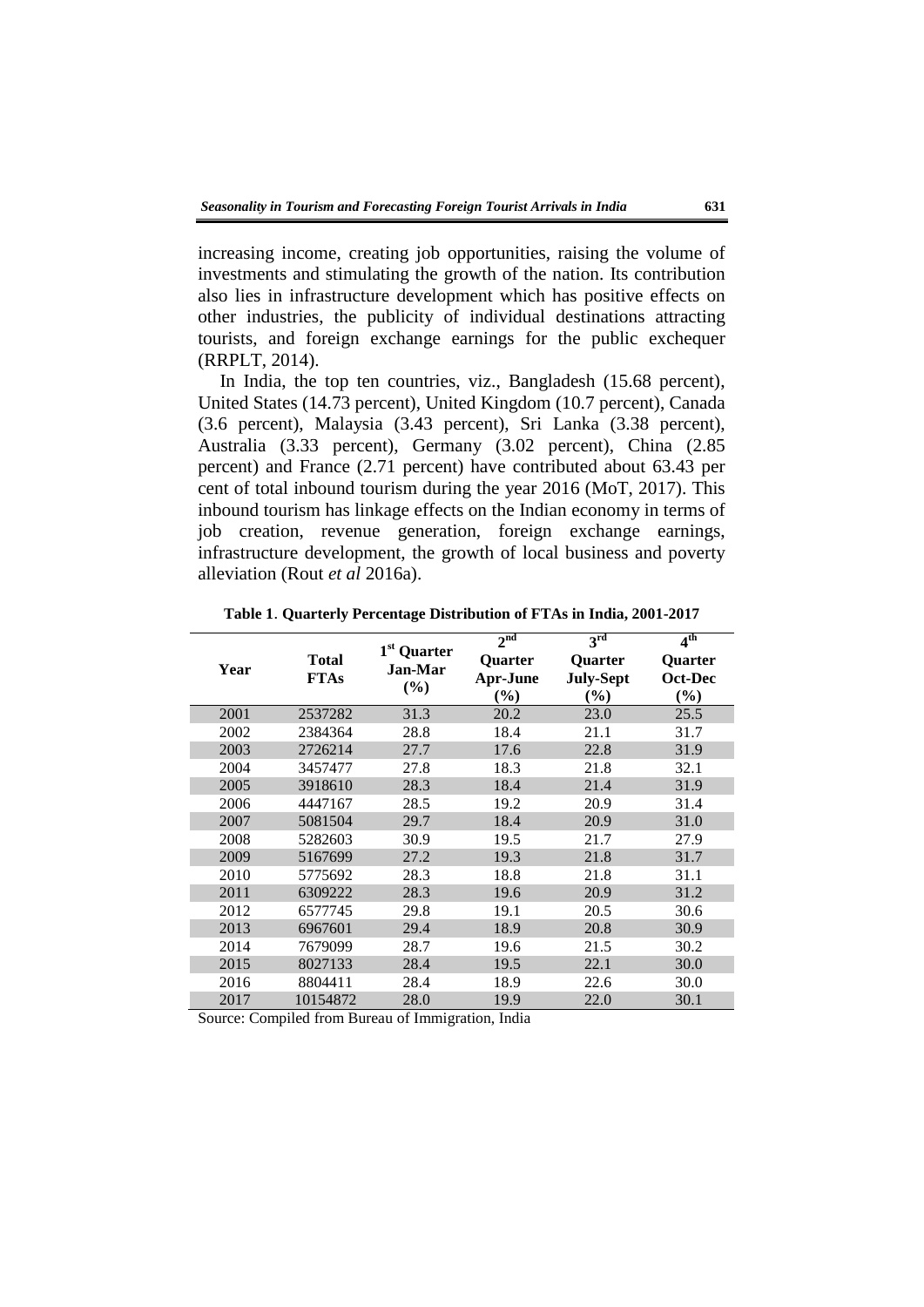However, the issue is that the inbound tourism in India does not present a consistent pattern of flows of foreign tourist arrivals. Precisely, the foreign tourist arrivals in the country depict seasonal fluctuations which happen to adversely affect the growth policies of the tourism industry, thereby distorting its positive impacts on the economy. This seasonal variation is primarily governed by the weather conditions at various tourist destinations in the country, and a quick overview of such variation broadly classifies the  $1<sup>st</sup>$  and the  $4<sup>th</sup>$ quarters of a calendar year as peak seasons whereas the  $2<sup>nd</sup>$  and the  $3<sup>rd</sup>$ quarters as lean seasons for foreign tourist arrivals in the country (see Table 1 and Fig.1).



**Fig. 1**. **Quarterly Percentage Distribution of FTAs in India, 2001-2017** Source: Own Plot of Data from Table-1

Further, it is observed that the foreign tourist arrivals in the country have been invariably the lowest during the summer  $(2<sup>nd</sup>$  quarter) of every year. But, the arrivals during the rainy season  $(3<sup>rd</sup>$  quarter) are better than that of the summer in the country. Such an observation indicates the presence of seasonality in Indian inbound tourism. In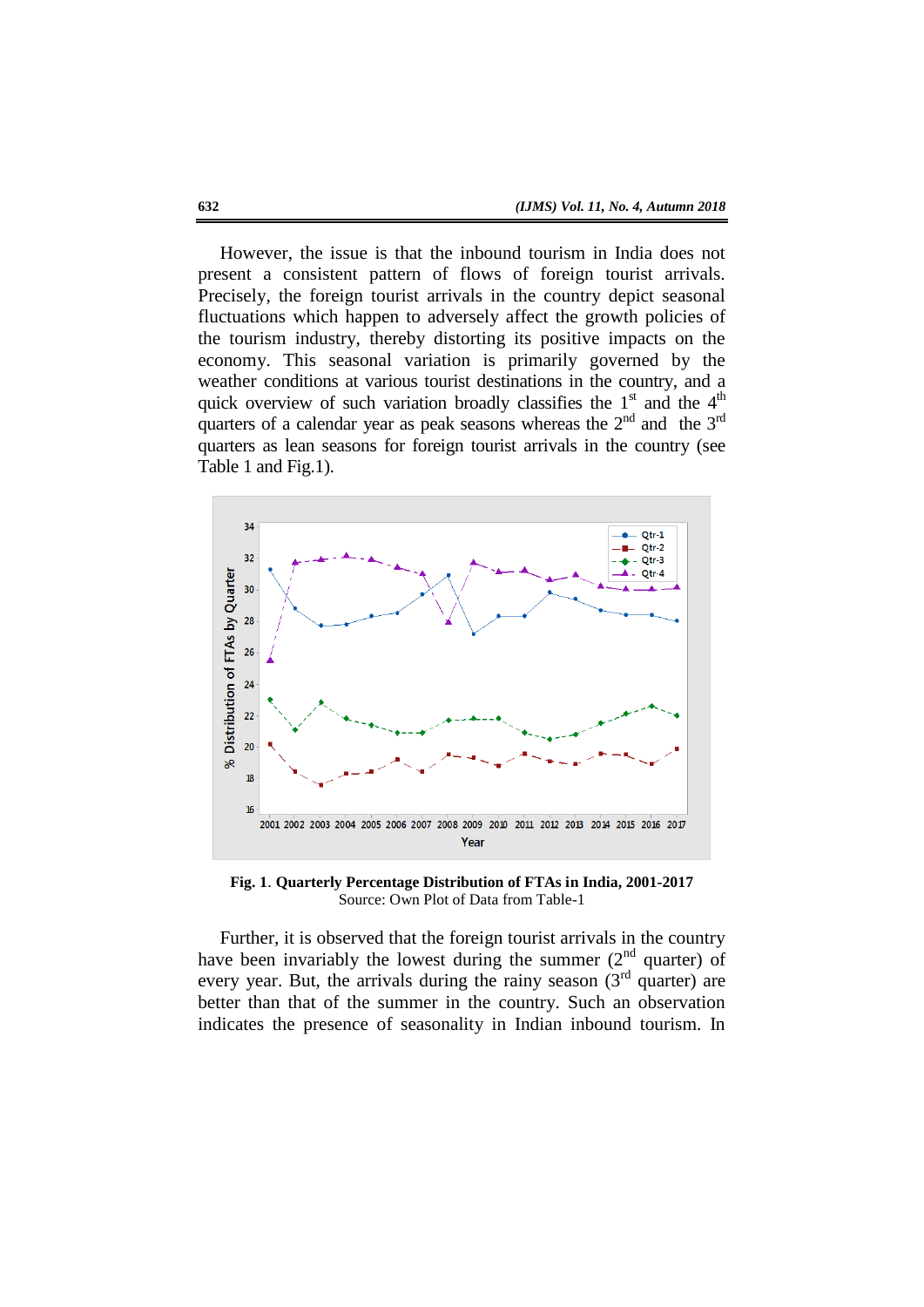addition to the seasonality in quarterly data, the monthly data on FTAs were also used for better capturing the seasonality in Indian inbound tourism. The Table-2 presents the monthly share of foreign tourist arrivals in the country during the last five years and the Fig.2 depicts the time series plot of the monthly FTAs for the period Jan-2001 and June-2018.

| <b>Months</b> | 2013  | 2014  | 2015  | 2016  | 2017  |
|---------------|-------|-------|-------|-------|-------|
| Jan           | 10.3  | 9.9   | 9.9   | 9.6   | 9.7   |
| Feb           | 9.9   | 9.8   | 9.5   | 9.6   | 9.4   |
| Mar           | 9.2   | 9.0   | 9.1   | 9.2   | 8.9   |
| Apr           | 6.5   | 7.0   | 6.7   | 6.7   | 7.1   |
| May           | 6.0   | 6.1   | 6.4   | 6.0   | 6.2   |
| June          | 6.5   | 6.5   | 6.4   | 6.2   | 6.6   |
| July          | 7.3   | 7.4   | 7.8   | 8.3   | 7.8   |
| Aug           | 7.0   | 7.5   | 7.5   | 7.4   | 7.1   |
| Sept          | 6.5   | 6.6   | 6.8   | 6.9   | 7.1   |
| Oct           | 8.6   | 8.7   | 8.5   | 8.4   | 8.6   |
| <b>Nov</b>    | 10.5  | 10.0  | 10.2  | 10.0  | 9.9   |
| Dec           | 11.8  | 11.5  | 11.4  | 11.6  | 11.6  |
| Total         | 100.0 | 100.0 | 100.0 | 100.0 | 100.0 |

**Table 2**. **Monthly Percentage Share of FTAs in India, 2013-2017**

Source: Own Calculations from Monthly FTAs data

It is observed from Table-2 that the peak month of FTAs in India is December (about 11.58 percent per year) and the lean month is May (about 6.14 percent per year). The following months of the peak month are January (about 9.88 percent per year) and November (about 10.12 percent per year) of each year. In these months, a good number of foreign tourist arrivals takes place which has several direct and indirect benefits that accrue to the Indian economy. Similar to this observation, Fig.2 also infers that December is the peak and May is the lean seasons of foreign tourist arrivals in the country during Jan-2001 to June-2018. Further, it is noticed that the foreign tourist arrivals are relatively low during September month of every year, but it is not as low as during May. This pattern of FTAs is mainly guided by the weather conditions of tourist destinations in the country and it clearly indicates the presence of seasonality in Indian inbound tourism. The Fig.2 also unveils the rising trend of the foreign tourist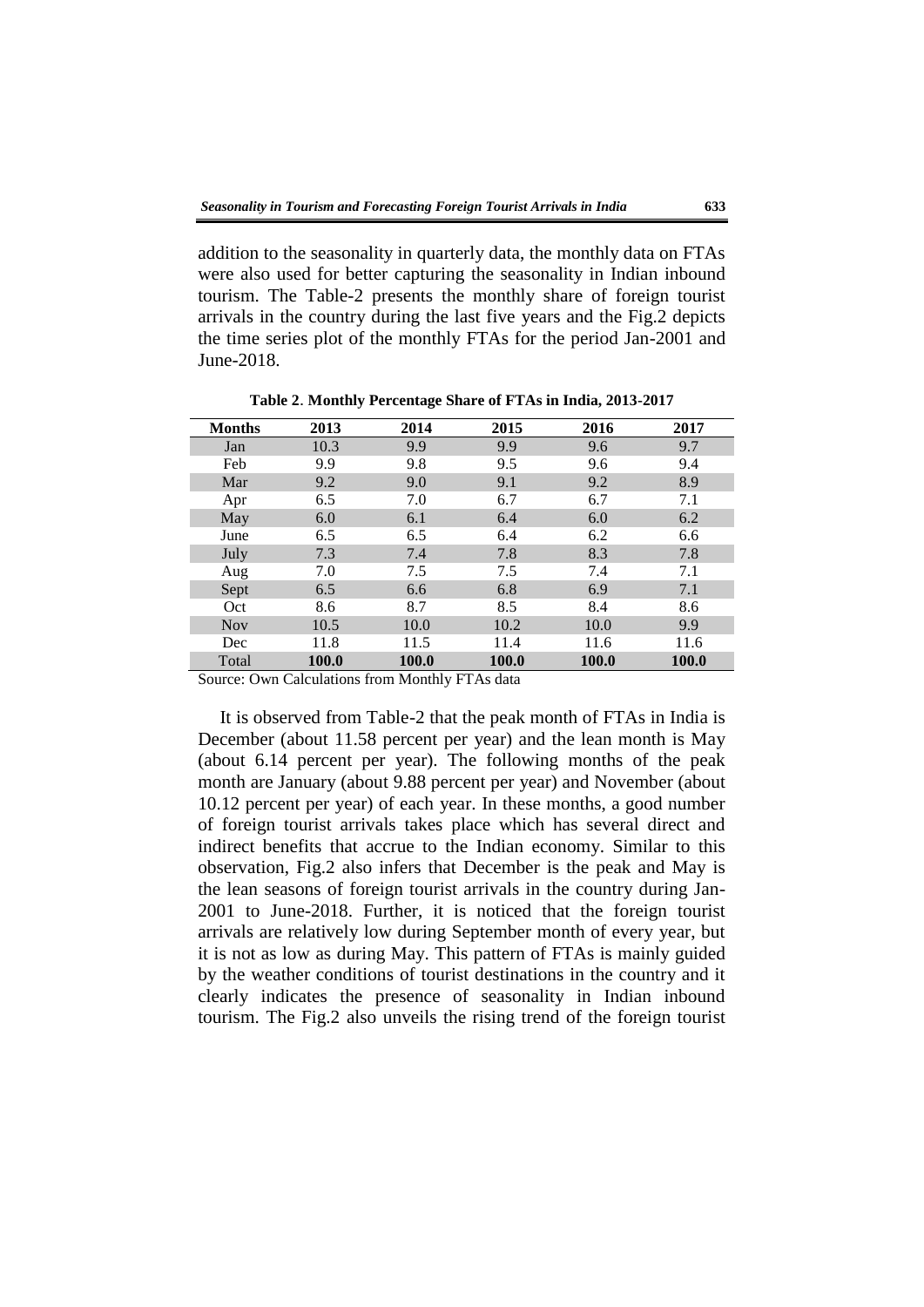arrivals in the country over the last seventeen years. This rising trend clearly indicates the preference of foreign tourists for Indian natural serenity, socio-cultural prosperity, colorful fairs & festivals, and fascinating food & beverage. Singh (2013) aptly remarked that this rising trend of foreign tourist arrivals brought with it ample crossborder tourist receipts in past years and contributed substantially to the Gross Domestic Product and foreign exchange earnings of the country. On the basis of this trend pattern in FTAs, it can be said that the country is experiencing a considerable growth in inbound tourism capable of generating spirals for inclusive and sustainable growth in the long-run.



**Fig. 2**. **Monthly Foreign Tourist Arrivals in India, Jan-2001 to June-2018** Source: Authors' Own Plot

Thus, it is desirable that the policy circle should come out with prudent strategies and policies for sustaining such a rising trend in Indian inbound tourism. For this purpose, it is essential to have a precisely predicted trend pattern of FTAs before-hand. Song & Witt (2006) opined that the pro-active decisions for the development of travel & tourism and allied activities in a country depend on the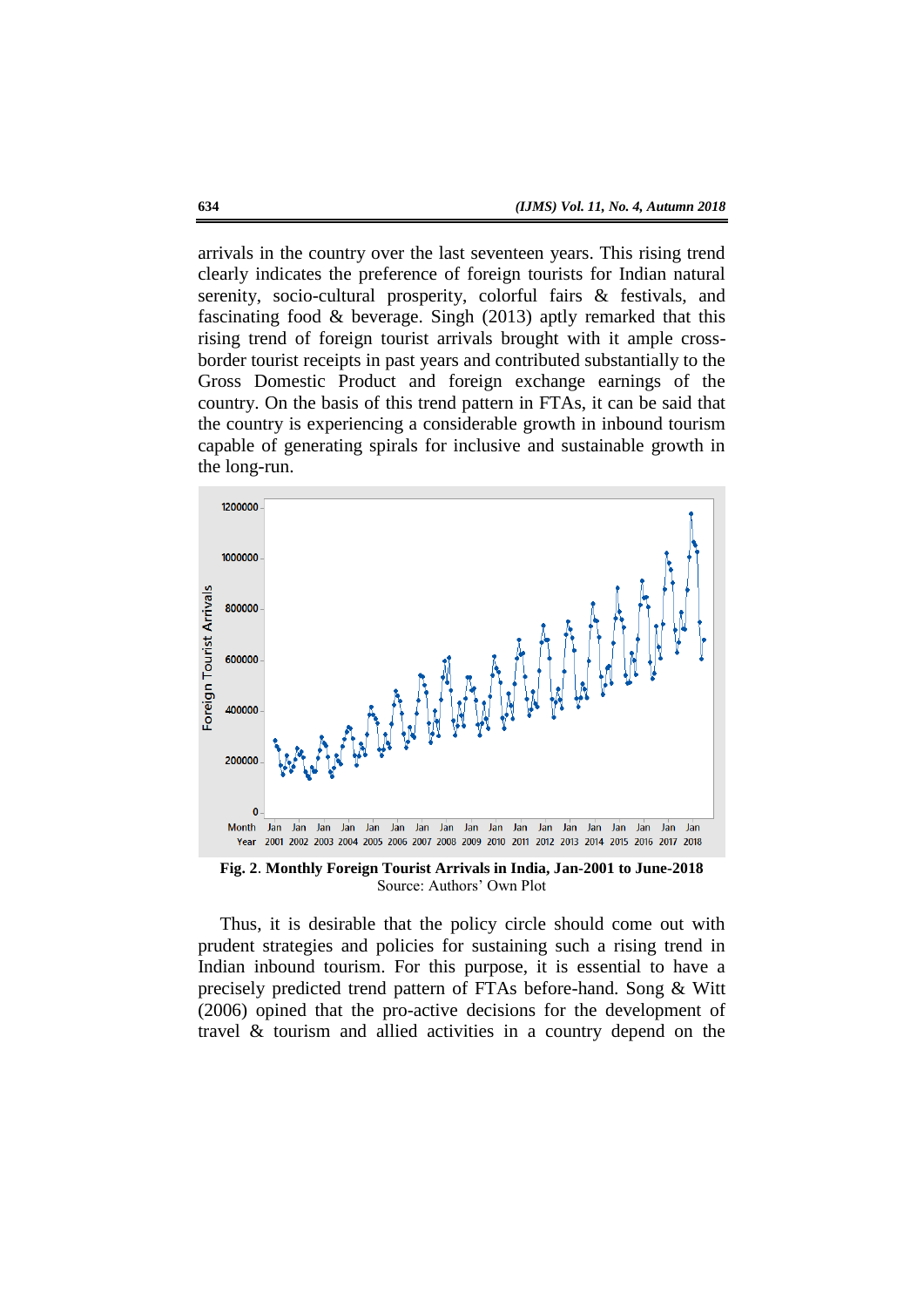prediction of rising trend of tourist arrivals. Thus, the FTAs in the country need to be forecasted by applying appropriate analytics capable of dealing with seasonal fluctuations.

Therefore, this paper attempts to produce monthly forecasts of the foreign tourist arrivals in the country during July-2018 to June-2020 using FTAs datasets for the period Jan-2001 to June-2018. This study aims to contribute to the literature a reliable method of forecasting the FTAs capable of capturing the inherent seasonal variations in Indian inbound tourism. The forecasts made by this paper can be used by the stakeholders while planning for effective marketing and promotion of tourism in the country. It is argued that the availability of better forecast can help the policy-makers reduce the revenue loss from reduced tourist arrivals during lean seasons and protect the allied activities by devising appropriate strategies. The availability of better forecast can also provide a safeguard against the over-use and/or under-use of resources and other facilities in the country which has far-reaching implications for sustainable development.

## **Seasonality in Tourism**

Seasonality in tourism can be considered as any systematic ups and downs over time in tourism specific activities including tourist arrivals, spending by tourists, visits to particular destinations, etc. (Butler, 1994, 2001). Butler further pointed out two important causes of seasonality in tourism namely, natural and institutional. The former is the outcome of regular variations in climatic conditions such as temperature, rainfall, snowfall and daylight. Institutional seasonality, according to Butler, "is the result of human decisions and is much more widespread and less predictable than natural seasonality. It is the outcome of a combination of religious, cultural, ethnic and social factors".

The inbound tourism in India presents the case of seasonality both due to natural and institutional factors. The inbound tourism in India is subject to natural seasonality in terms of extremes of temperature, monsoon rainfall and consequential humidity. Particularly, the lower arrivals of foreign tourist during May and September (see fig.2) can be attributed to natural causes. Similarly, the important institutional factors causing seasonal fluctuations in Indian inbound tourism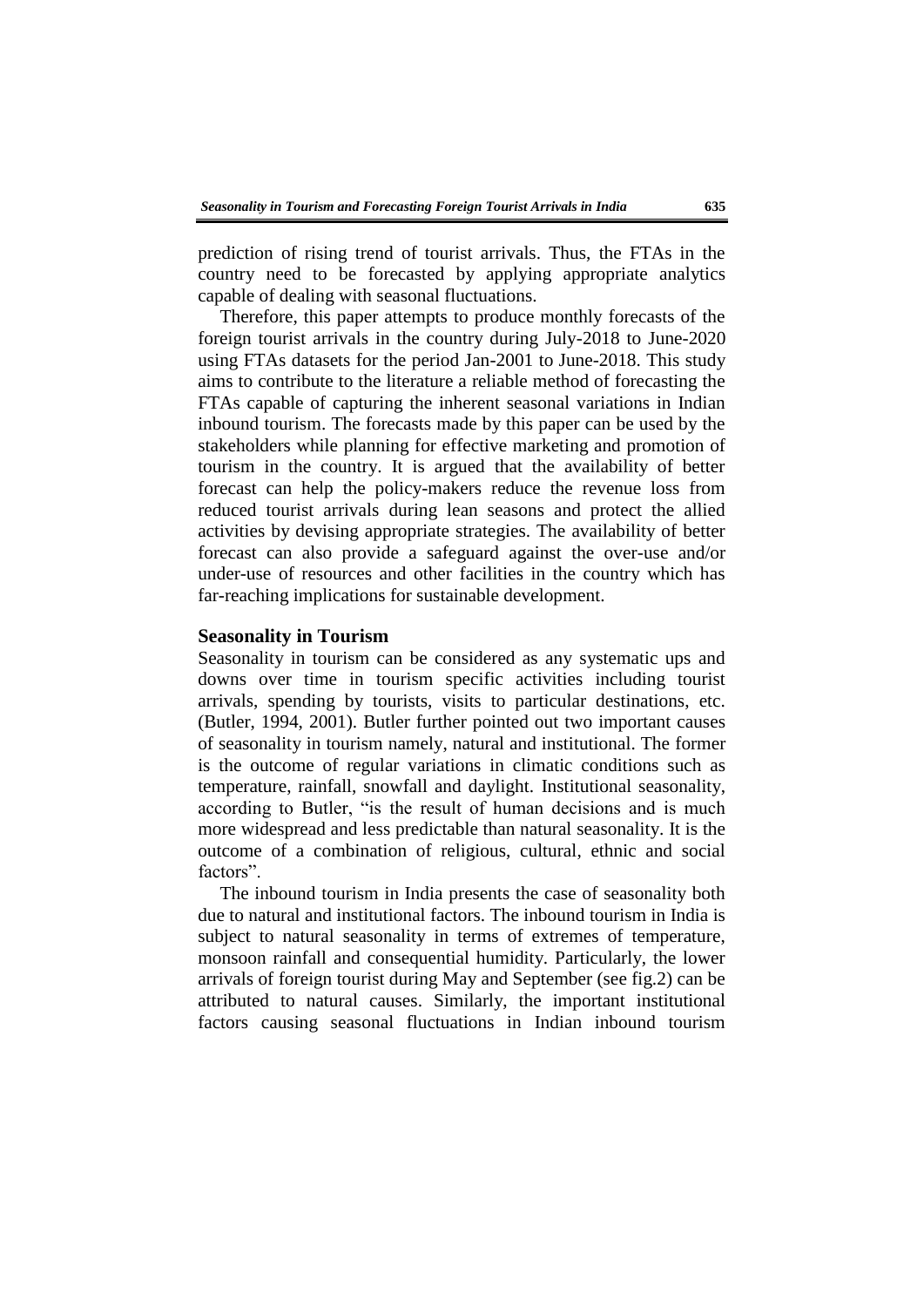include festivals, periods of religious worship, school vacations, and other public holidays among others. Predominantly, the higher arrivals of the foreign tourists in the country during December (see fig.2) are due to the institutional factors.

Besides the causes, the literature also reveals the key impacts of seasonality on tourism. In the supply side, the impacts of seasonality on tourism include packaging, distribution, and pricing activities of marketing; nature and quality of employment, skills availability, and sustainability of employment in the labor market; cash flow, pricing, and investment in business finance; suppliers and intermediaries as stakeholders of tourism management; and all aspects of operations (Baum, 1999; Baum & Lundtorp, 2001). In the demand side, the impacts of seasonality in tourism include high prices with difficulty of getting quality and satisfaction due to crowding (Jang, 2004), reduced availability of accommodation (Krakover, 2000), and excessive pressure on transport system and infrastructure (Commons & Page, 2001) during the peak seasons of FTAs.

Later, Cannas (2012) went a step ahead to group the seasonal effects into three main categories, namely, economic impacts, sociocultural impacts and ecological impacts. The economic impacts of seasonality in tourism mainly deal with the loss of revenues/profits because of uneconomical use of resources and other facilities at the destination (Sutcliffe & Sinclair, 1980; Manning & Powers, 1984; William & Shaw, 1991). Seasonality has both positive and negative impacts on employment (Ball, 1988, 1989; Ashworth & Thomas, 1999; Baum, 1998; Flognfeldt, 2001). The key issues are the difficulties faced in recruiting and retaining full-time staff in travel and tourism sector (Yacoumis, 1980) and related to this, there is the problem of maintaining product quality standards (Baum, 1999). On the positive side, seasonality offers job opportunities temporarily to some people, such as students, artists, and housewives (Cannas, 2012). Second, regarding the socio-cultural impacts (e.g. crime, congestion, higher prices), Manning  $&$  Powers (1984) argued that all these put "a strain on the social carrying capacity of the destination", which may "result in resentment from the local community towards all tourism activities". Third, the ecological impacts are more or less identical with the unhealthy effects, such as physical erosion of footpaths and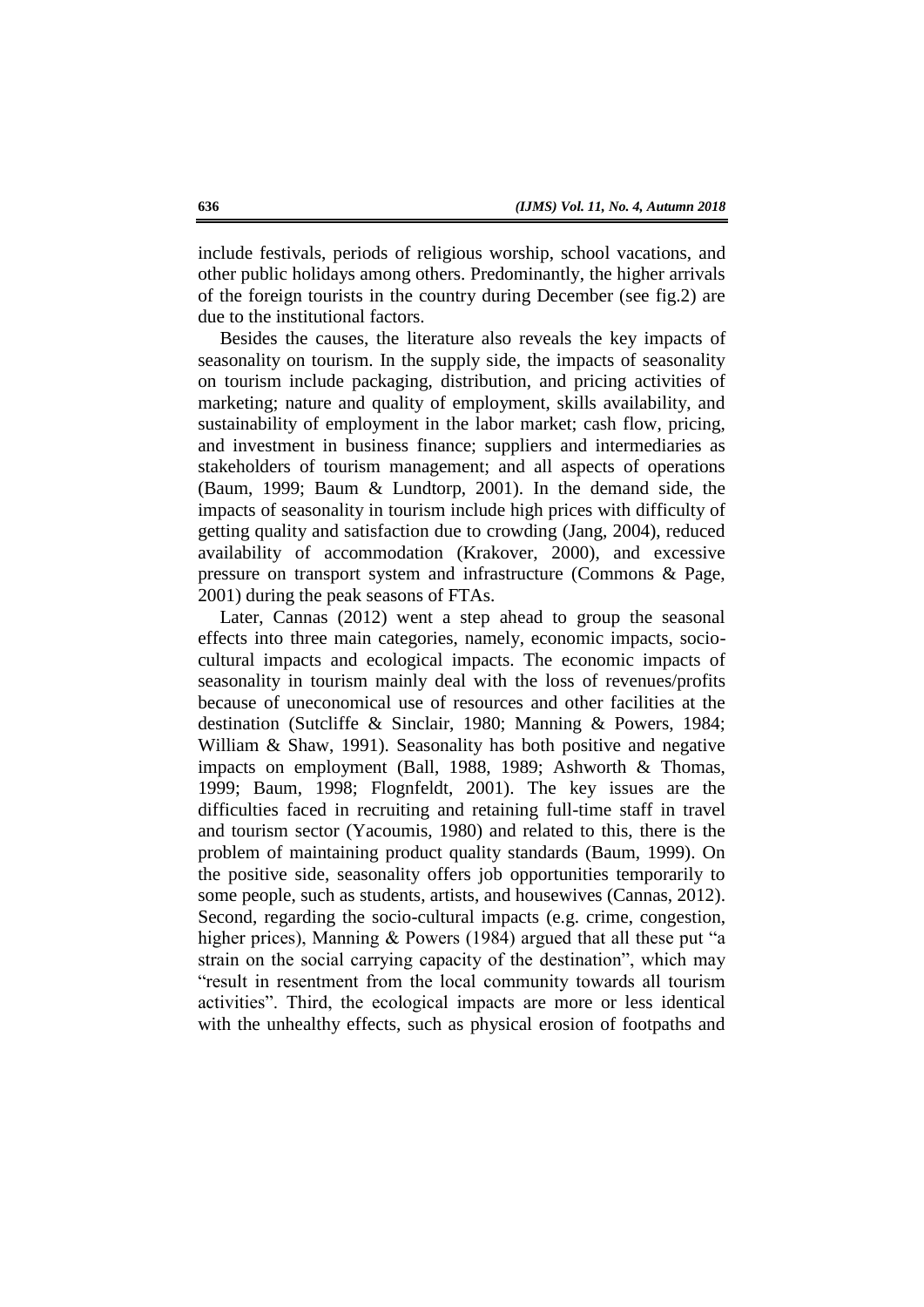other natural resources, litter problems, disturbance of wildlife and congestion of rural areas (Cannas, 2012) because of the high degree of concentration of tourists during peak season at destinations.

It is, thus, learned that seasonality in tourism can result in critical socio-economic problems such as unstable labor market at destination, and loss in returns to investments in concerned/allied activities. All these are more likely to distort the policies meant for improving social well-being at large. Thus, it is imperative to produce a reliable forecast for foreign tourist arrivals in the presence of seasonality in an emerging market economy like India. Song & Witt (2006) rightly pointed out that the accuracy in tourism forecasts has positive impacts on business successes, marketing decisions, government's investment policies as well as the macroeconomic policies of a country. Archer (1987) further added that an accurate forecast of tourism demand is of great significance to ensure the availability of all such allied services that cannot be accumulated. The seasonality in tourism often leads to a typical cyclical problem in which shortage in capacity follows the excess capacity. The stakeholders can eliminate such problems if they have the forecasted FTAs beforehand for the destination.

India, because of its rich social traditions, cultural heritage, spiritual footprints, colorful fairs & festivals, and natural beauties (Chaiboonsri & Chaitip, 2012), offers a wide range of tourism products including heritage tourism, spiritual tourism, eco-tourism, adventure tourism, science tourism, rural tourism, agri-tourism and medical tourism (Dhariwal, 2005) which attract foreign tourists to the country from different parts of the globe. Nonetheless, the natural and institutional factors prohibit the consistent growth of foreign tourist arrivals round the year in India. Consequently, the Indian inbound tourism is subject to seasonal variations. In view of such seasonality in Indian tourism, the entire potential of the travel and tourism industry in the country is not yet fully explored for the larger interest of the nation. However, the researchers argue that if suitable strategies can be developed to reduce the negative effects of seasonality by forecasting the FTAs, then tourism can be a major engine of economic growth in the country. Accurate forecasting of foreign tourist arrivals in India is essential to determine the quantum of investments in the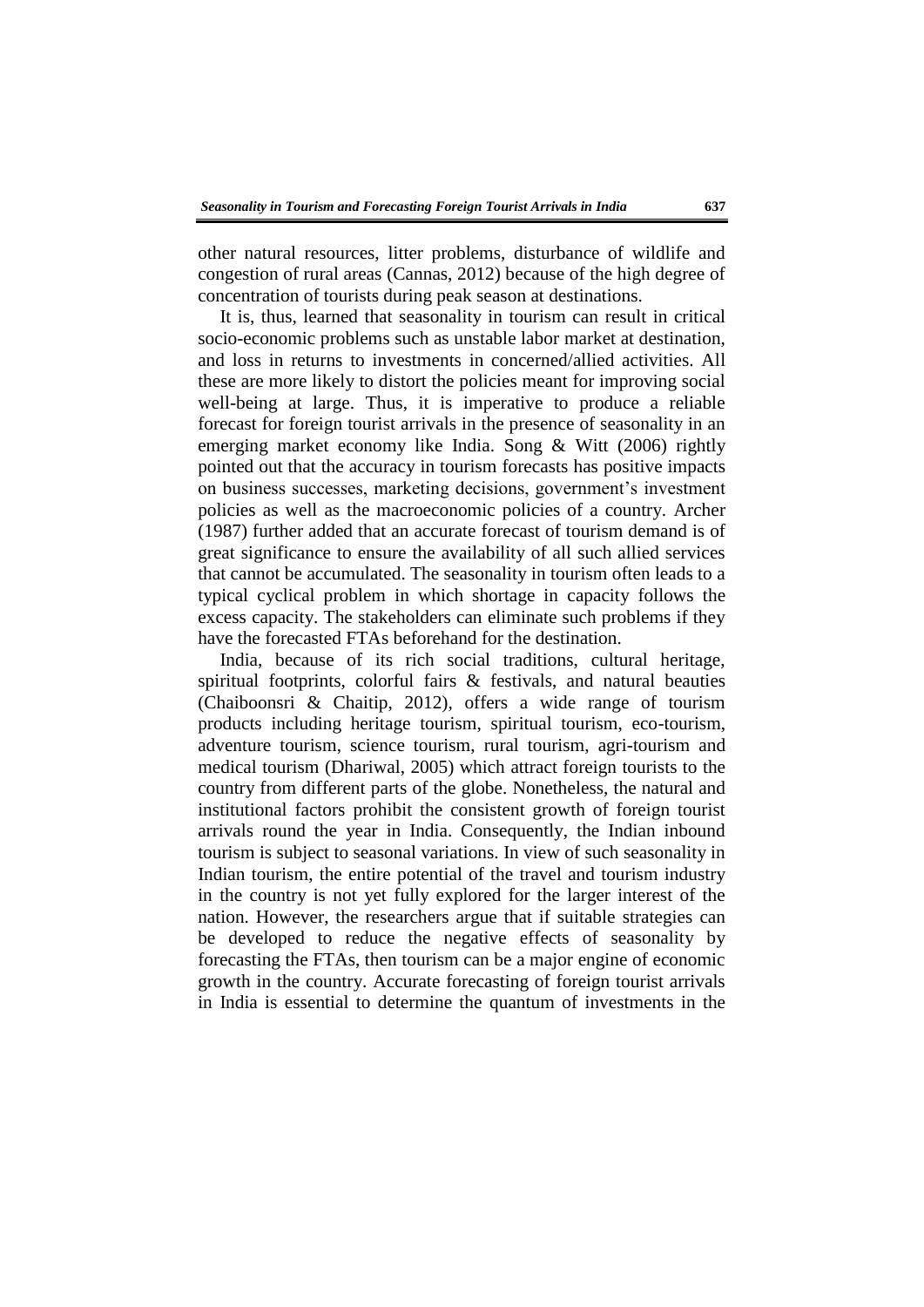tourism industry by both the public and private sectors (Chang & Liao, 2010).

In this line of thought, certain studies have been undertaken to address the issue of forecasting foreign tourist arrivals in the presence of seasonality in India. Balogh *et al* (2009) and Chaitip & Chaiboonsri (2009) used the X-12-ARIMA model to forecast international tourist arrivals to India and became optimistic about the rising trend of tourist arrivals in the country. In a similar study, Pradhan (2011) found better forecasting efficiency of Seasonal ARIMA model in the context of Indian inbound tourism. Kumari (2015) carried forward this forecasting exercise and found the reliability of Seasonal ARIMA and Holt-Winters models for producing better forecast accuracy in Indian inbound tourism. Sood & Jain (2017) in a recent study found the ARIMA model to be efficient over Holt-Winters' model for forecasting foreign tourist arrivals in India. In another recent work, Chandra & Kumari (2018) compared various time series models to forecast FTAs in India and found Seasonal ARIMA to be better in producing the desired forecast.

It is deduced from the review of related studies that the seasonality is a key issue in Indian inbound tourism and it has negative consequences for the tourism industry as well as for the economy as a whole. This seasonality has dampening effects on the effectiveness of tourism strategies and policies. So a reliable forecasting of FTAs in the country is warranted. Although few studies have been conducted to date in the time-series framework, a consensus is yet to be made in recommending an efficient forecasting tool. In this direction, the present study is a forecasting exercise in the context of Indian inbound tourism that uses updated data sets and alternative forecasting tools to suggest a better forecast so as to facilitate policy effectiveness.

# **Data and Methodology**

## **Objective of the Study**

In view of the significance of foreign tourist arrivals in India in creating job opportunities and generating revenues/profits for public/private sectors, and in the presence of the evidence of consistently growing India's inbound tourism and its persistent seasonal patterns (see fig.1 & fig.2), this research study attempts to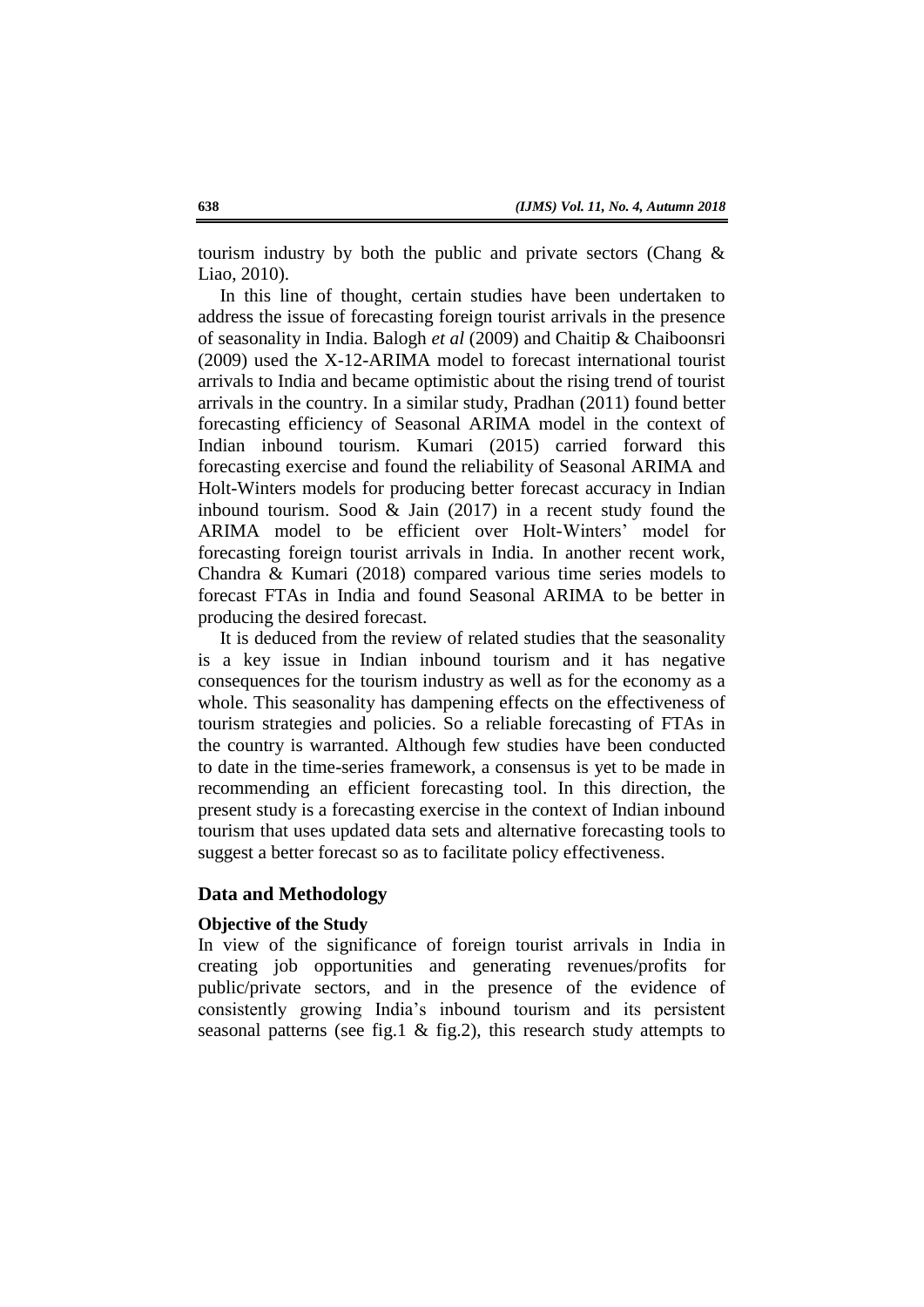produce monthly forecasts of foreign tourist arrivals from July-2018 to June-2020. The outcome of this research work will guide the planners and policy-makers in the government as well as private sectors to come out with judicious strategies & policies for attracting and accommodating international visitors in the country.

# **Time Series Data**

The study used the monthly data on foreign tourist arrivals from Jan-2001 to June-2018. The required data were compiled from various issues of India Tourism Statistics manual published by Market Research Division, Ministry of Tourism of Government of India. This monthly time series is named as FTAs which stands for Foreign Tourist Arrivals, and is divided into two periods  $- (1)$  Jan-2001 to June-2017 consisting of 198 observations which were used to fit the forecasting model; and (2) July-2017 to June-2018 consisting of 12 observations which were used to test the accuracy of in-sample forecast. Then the out-of-sample forecast was generated from July-2018 to June-2020 consisting of 24 months having significant policy implications for the Indian tourism industry.

#### **Forecasting Methods**

In the literature, it is argued that no single method is superior and thus, different methods should be used in necessary measurements (Karamustafa & Ulama, 2010; Porhallsdottir & Olafsson, 2017). However, Bigovic (2011) opposed the use of different methods in measurements because in most of the cases the discrepancies among the results of different measures are insignificant, and thus, it is sufficient to use only one measure. The extant literature also argues that univariate time-series models are relatively efficient in forecasting tourist arrivals (Saayman & Saayman, 2010; Singh, 2013; Kumari, 2015; Akuno *et al*. 2015; Peiris, 2016; Sood & Jain, 2017). In this line of argument, we employed the univariate time-series framework in our forecasting exercise. In carrying out forecasting of tourist arrivals, Singh (2013) suggests for using alternative methods to reduce the risk of forecasting failure. Since seasonality is an integral component of inbound tourism in India and as it shows a linear trend pattern, we have employed Holt-Winter (HW) and Seasonal Autoregressive Integrated Moving Average (SARIMA) Models for our purpose. The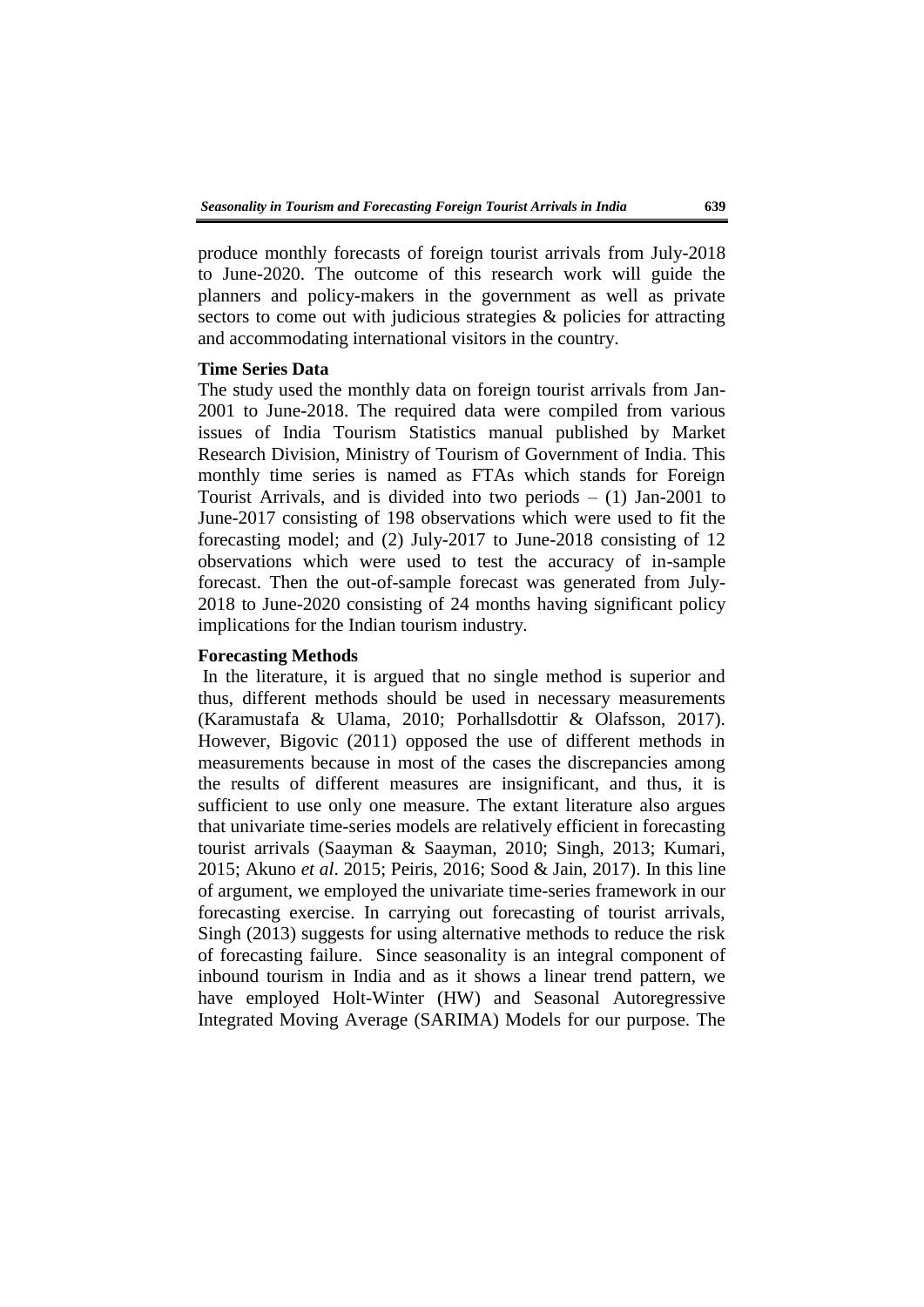estimation and forecasting procedures of these models are narrated below:

**Holt-Winters' Multiplicative Triple Exponential Smoothing Model**

This model is considered appropriate for time series depicting a linear time trend and multiplicative seasonal variation (Holt, 1957; Winters, 1960). This method employs a triple exponential smoothing framework comprising level, trend and seasonality equations. These are specified as under:

Level: 
$$
L_t = \alpha \frac{Y_t}{S_{t-s}} + (1-\alpha)(L_{t-1} + T_{t-1})
$$
  
\nTrend:  $T_t = \beta(L_t - L_{t-1}) + (1-\beta)T_{t-1}$   
\nSeasonal:  $S_t = \gamma \frac{Y_t}{L_t} + (1-\gamma)S_{t-s}$   
\nForecast:  $\hat{Y}_{t+p} = (L_t + pT_t)S_{t-s+p}$ 

Here,  $L_t$  is the new smoothed value or current level estimate;  $\alpha$  is smoothing constant for level between 0 and 1;  $Y_t$  is the new observation or actual value in period  $t$ ;  $\beta$  is the smoothing constant for trend estimate;  $T_t$  is the trend estimate;  $\gamma$  is the smoothing constant for seasonality estimate;  $S_t$  is the seasonal estimate;  $p$  is the forecasting period ahead; *s* is the length of seasonality; and  $\hat{Y}_{t+p}$  is the forecast for *p* periods into future. In this case, the best combination of  $\alpha$ ,  $\beta$  and  $\gamma$  is one which minimizes Mean Absolute Percentage Error (MAPE). The responsiveness of the forecast to varying numbers of foreign tourist arrivals in India is determined by the smoothing constants. Handanhal (2013) pointed out that the forecast is more sensitive to more recent values when  $\alpha$  is larger, and also sensitive to more recent trends when  $\beta$  is larger. Thus, the choice of the values of α and β cannot be statistical. This compelled us to draw certain recommendations from the existing literature. Schroeder *et al.* (2013) recommends that the value of  $\alpha$  should lie between 0.1 and 0.3. Similarly, Stevenson (2012) recommends that the value of  $\alpha$  should lie between 0.05 and 0.5. It is recommended in the existing literature that the value of smoothing constant be chosen so as to ensure accuracy in the forecast as measured by certain forecasting error such as MAPE.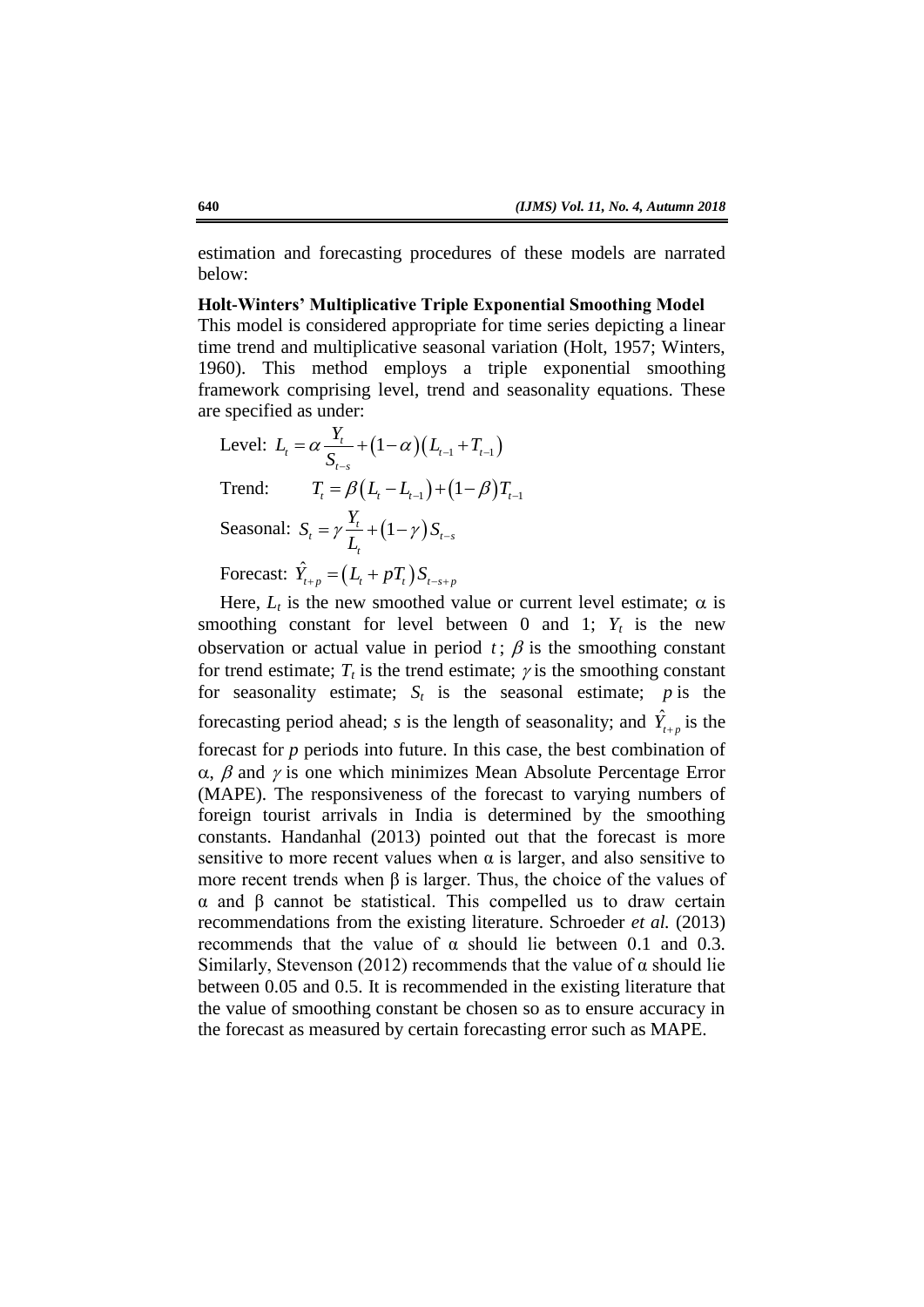#### **Seasonal Autoregressive Integrated Moving Average Model**

The seasonal ARIMA model incorporates both non-seasonal and seasonal factors in a multiplicative model. The non-seasonal autoregressive and moving average terms accounting for the correlation at lower lags are used in SARIMA model. Similarly, the seasonal autoregressive and moving average terms accounting for the correlation at seasonal lags are also contained in SARIMA. Seasonal ARIMA model is popular due to its ability to deal with both stationary and non-stationary series. In case of non-stationary time series, the values of the variable are taken in their first differences to estimate the model. The seasonal ARIMA model is usually represented by a multiplicative model in the form of *SARIMA (p, d, q) (P, D, Q)<sup>s</sup>* where  $p$  is the non-seasonal autoregressive order;  $d$  is the nonseasonal differencing;  $q$  is the non-seasonal moving average order;  $P$ is the seasonal autoregressive order;  $D$  is the seasonal differentiation;  $Q$  is the seasonal moving average order; and  $s$  is the time span of repeating seasonal pattern. The multiplicative seasonal ARIMA model repeating seasonal pattern. The multiplicative seasonal ARIMA model<br>can be stated as:  $\Phi(B^s)\Phi(B)(1-B^s)^D(1-B)^dY_t = \Theta(B^s)\Theta(B)e_t$ , where B is the backshift operator; s is the seasonal period;  $\Phi(B)$  is the nonseasonal AR operator;  $\Phi(B^s)$  is the seasonal AR operator;  $\Theta(B)$  is the non-seasonal MA operator;  $\Theta(B^s)$  is the seasonal MA operator;  $(1 - B^s)^D (1 - B)^d$  is the non-seasonal differencing of order d and seasonal differencing of order  $D$ ; and  $Y<sub>t</sub>$  is the observed value at time point *t*. The best fitted seasonal ARIMA model can be selected using Normalized Bayesian Information Criterion (BIC) and MAPE.

### **Forecasting Accuracy**

In this study, the relative performances of forecasting models have been measured by using most dominating techniques of forecast accuracy. The forecast accuracy of a model is required to be evaluated to suggest the most appropriate univariate time-series forecasting method. It is a common practice to measure the forecast accuracy by subtracting the forecast values from the corresponding actual values at time *t* (Fretchling, 2001). This is known as the *error term* or the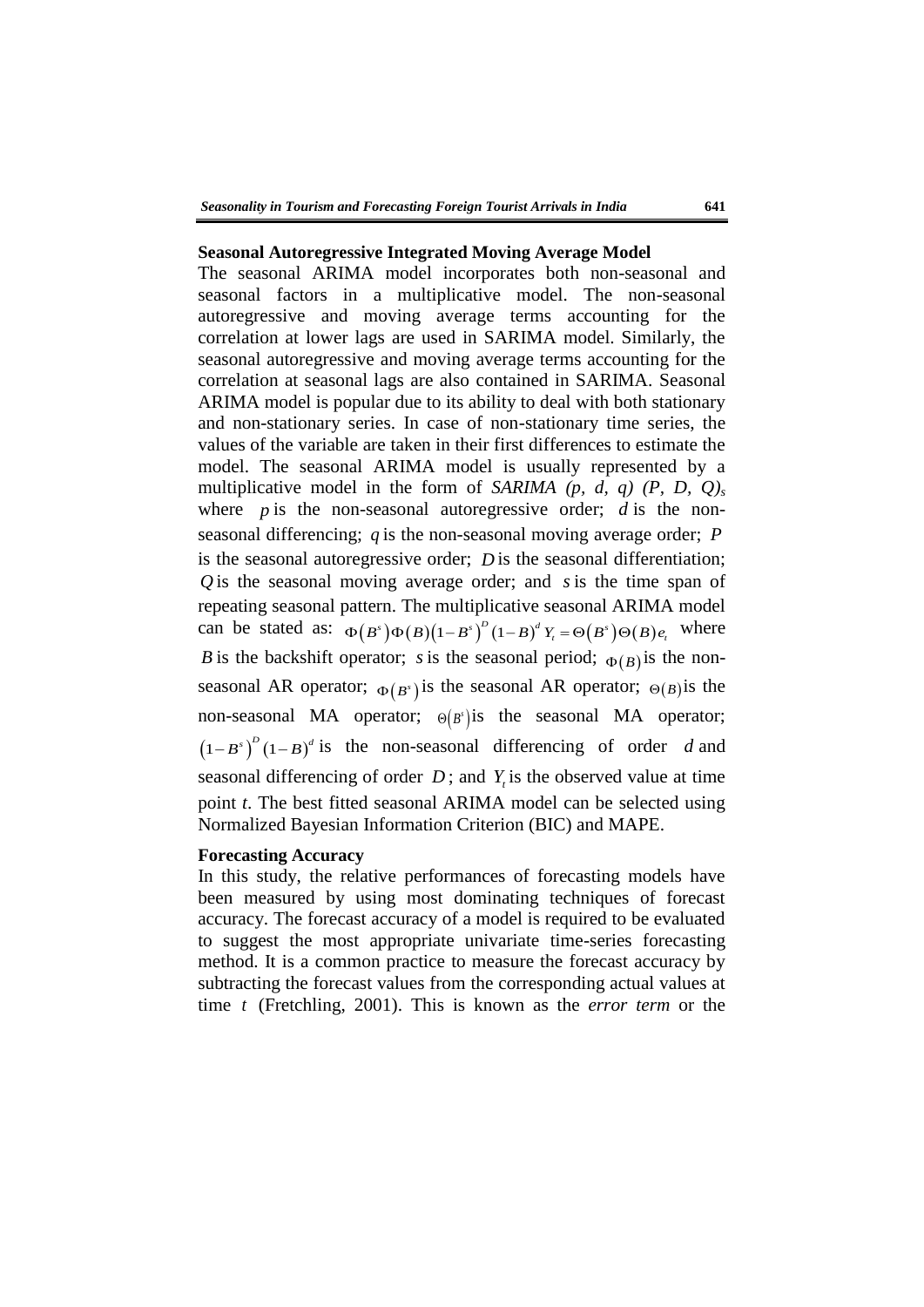*residual term.* It can be stated as:  $e_t = Y_t - \hat{Y}_t$  where  $Y_t$  is the actual value;  $\hat{Y}_t$  is the forecasted value; and  $e_t$  is the residual. The various measures of forecast accuracy are Mean Absolute Error (MAE), Mean Squared Error (MSE) and MAPE. These measures are defined as follows:

$$
MAE = \frac{1}{n} \sum_{t=1}^{n} |e_t| \qquad MSE = \frac{1}{n} \sum_{t=1}^{n} e_t^2
$$

$$
MAPE = \frac{1}{n} \sum_{t=1}^{n} \frac{|e_t|}{Y_t} \times 100
$$

MAE is useful in cases where the forecast error and the original series are measured in the same unit. MSE considers the square of the error term so as to remove the negative deviations. In cases where the importance of the forecast variable is more, the MAPE is considered suitable.

For all these measures, smaller values generally indicate a better fitting model. The empirical literature on forecasting suggests using MAPE as it is a good accuracy measure which does not depend on the magnitude of the forecast variable (Mamula, 2015). Lewis (1982) and Baggio & Klobas (2011) suggest a rough scale for the accuracy of a time-series forecasting model based on MAPE – highly accurate (MAPE < 10%), good (10% < MAPE < 20%), reasonable (20% <  $MAPE < 50\%$ ) and inaccurate (MAPE  $> 50\%$ ).

## **Results and Discussion**

The time series plot in Fig.2 clearly indicates the linearly increasing trend and the presence of seasonality in foreign tourist arrivals in India. The foreign tourist arrivals are generally higher during December of every year possibly due to favorable weather conditions and availability of holidays. On the contrary, foreign tourist arrivals are invariably the lowest during May of every year possibly due to unfavorable weather conditions in almost every part of the country. It is also noteworthy that the foreign tourist arrivals are lower during September of every year possibly due to monsoon rains. Despite such seasonality in Indian inbound tourism, the arrival of international visitors to India is on the continuous rise over the years. Thus, it is of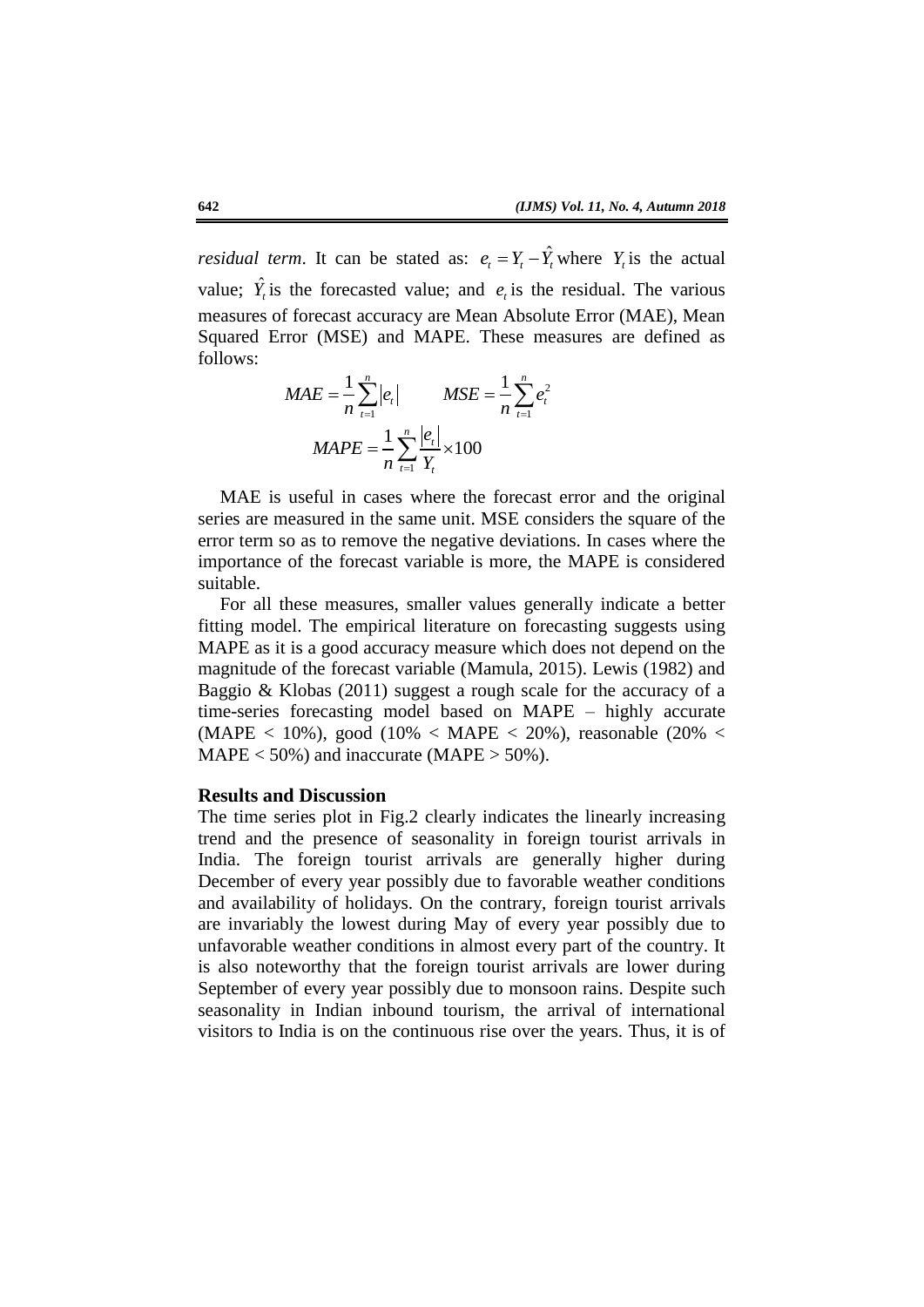paramount interest of planners, policy-makers and other stakeholders to know in advance whether such data patterns are going to be persistent in times ahead to enable easier adoption of pro-tourism strategies for reducing the negative impacts of seasonality. This justifies the need for making an accurate forecast of FTAs. Therefore, this study fits two univariate time-series models, namely, HW and SARIMA as discussed earlier for forecasting FTAs in India.

## **Holt-Winters' Model**

The Holt-Winters' model is used because of the presence of an upward trend and seasonality in FTAs series. Smoothing constants  $\alpha$ , β and γ were chosen on the basis of the rule: different values of smoothing constants were tried out on past data and as the best ones were chosen those constants which made minimum MAPE. The FTAs data from Jan-2001 to June-2017 were used to fit the forecasting model. The value of the  $\alpha$  for smoothening the level equation was set up at 0.5, the value of  $\beta$  for smoothening the trend equation was set up at 0.1 and the value of  $\gamma$  for smoothening the seasonal equation was set up at 0.1. This model fit is shown in Fig.3.



**Fig. 3**. **Holt-Winters' Model Fits, Jan-2001 to June-2017** Source: Authors' Own Calculation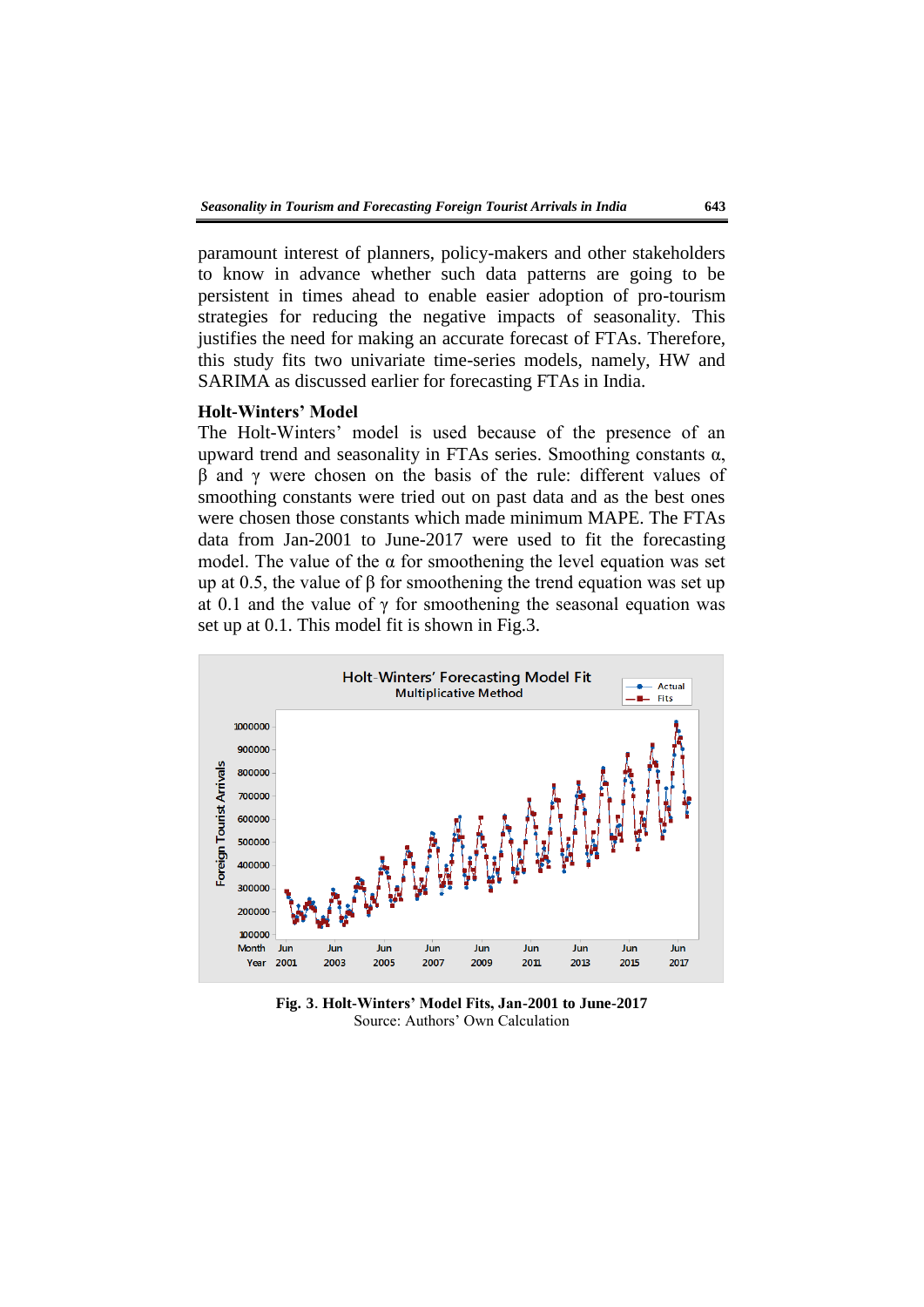This model is considered the best fit with MAPE of 4 percent being less than 10 percent as suggested by Lewis (1982) and Baggio & Klobas (2011). Then, the in-sample forecast of FTAs from July-2017 to June-2018 was produced to judge the model accuracy, and it is found to be accurate with a high degree of precision (see fig.4). The MAPE of this evaluative model is 1 percent which makes the fit most suitable for making the desirable forecast.



**Fig. 4**. **Holt-Winters' Model Evaluation, July-2017 to June-2018** Source: Authors' Own Calculation



 **Fig. 5**. **Out-of-Sample Forecast by Holt-Winters' Method** Source: Authors' Own Calculation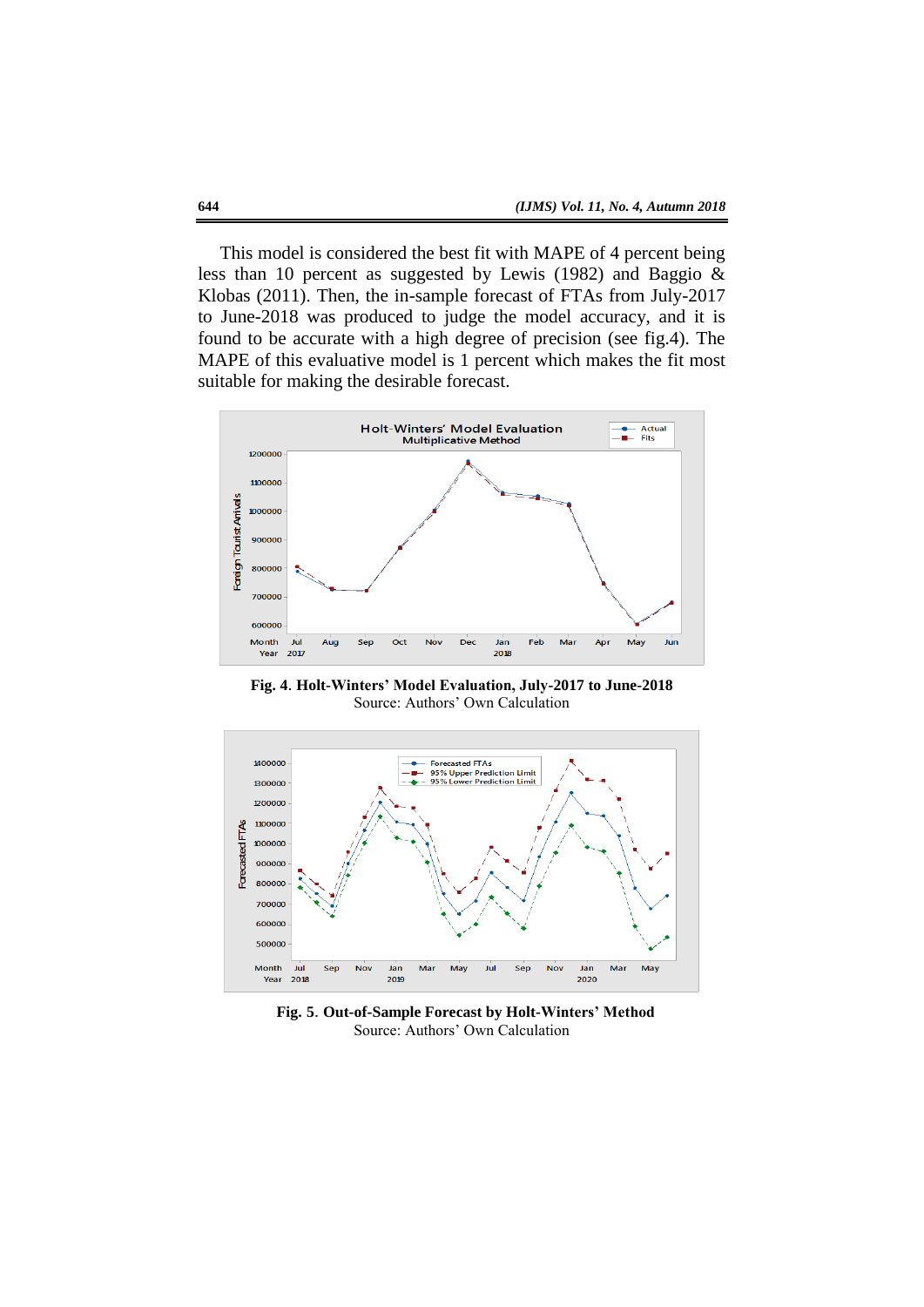At last, we have employed the above model fit to produce out-ofsample forecasts of FTAs in India from July-2018 to June-2020 (see Appendix-1). The Fig.5 plots the out-of-sample forecast with its 95% Upper Prediction Limit (UPL) and Lower Prediction Limit (LPL). The MAPE of this forecasting exercise is 4 percent. The MAE and MSE of this forecast are 17,348 and 525,585,863, respectively. This forecast clearly follows the past data patterns – increasing trend in FTAs, higher FTAs during December, lower FTAs during May and September, respectively. Since this model captures the seasonality in FTAs well and makes the forecasting with high precision, the results can be used for formulating pro-tourism plans and policies.

SARIMA Model: The seasonal ARIMA model presumes the nonstationarity of underlying time-series. Thus, the non-stationarity of FTAs series was examined by estimating autocorrelation and partial autocorrelation coefficients, and by plotting the corresponding correlograms (see Fig.6A & Fig.6B).



**Fig. 6. A**. **Autocorrelation Function for FTAs** Source: Authors' Own Calculation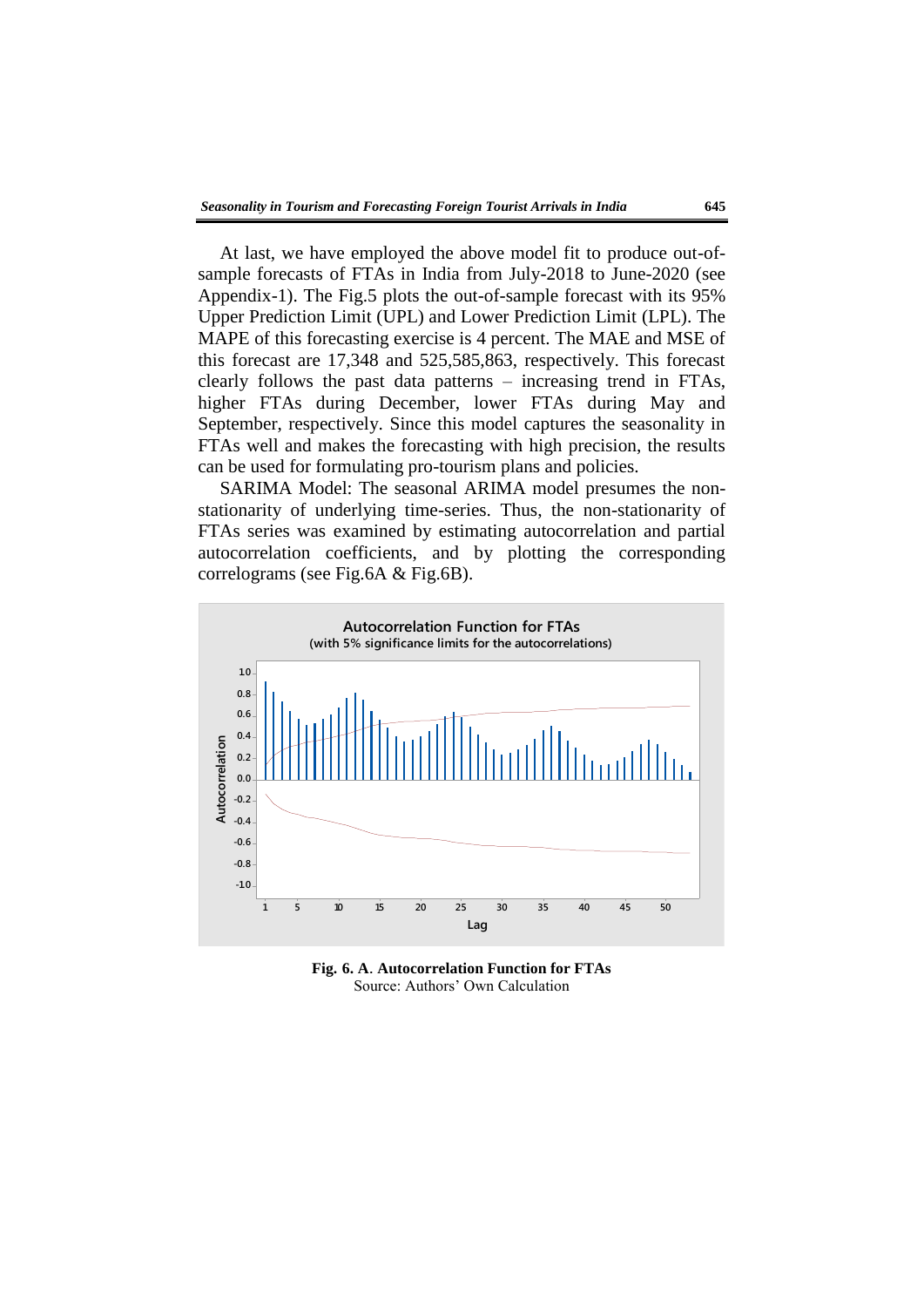It is inferred that the Autocorrelation Function (ACF) as well as Partial ACF dies out slowly upto lag 6 and thereafter increases. Also, there are waverings in ACFs and PACFs. The Ljung-Box Q statistics with corresponding p-values indicate that the ACFs, as well as partial ACFs, are statistically significant up to  $50<sup>th</sup>$  lag (see Appendix-3), and the coefficient of ACF becomes extinct very slowly after several lags. The coefficient of ACF is also higher at a particular seasonal interval. All these observations clearly justify the non-stationarity of the underlying time series with trend and seasonality.



**Fig. 6B**. **Partial Autocorrelation Function for FTAs** Source: Authors' Own Calculation

| Table 3. Results of Augmented Dicky-Fuller Unit Root Test |  |  |  |  |  |  |  |  |
|-----------------------------------------------------------|--|--|--|--|--|--|--|--|
|-----------------------------------------------------------|--|--|--|--|--|--|--|--|

| <b>Null</b><br><b>Hypothesis</b> |           | <b>At Level</b> | <b>At First Difference</b> |           |
|----------------------------------|-----------|-----------------|----------------------------|-----------|
| $Non-$                           |           | Trend and       |                            | Trend and |
| Stationarity                     | Intercept | Intercept       | Intercept                  | Intercept |
| <b>ADF</b> Statistics            | 1.3238    | $-0.8624$       | $-4.5122$                  | $-4.7295$ |
| p-values                         | 0.9987    | 0.9569          | 0.0003                     | 0.0008    |

Source: Authors' Own Estimation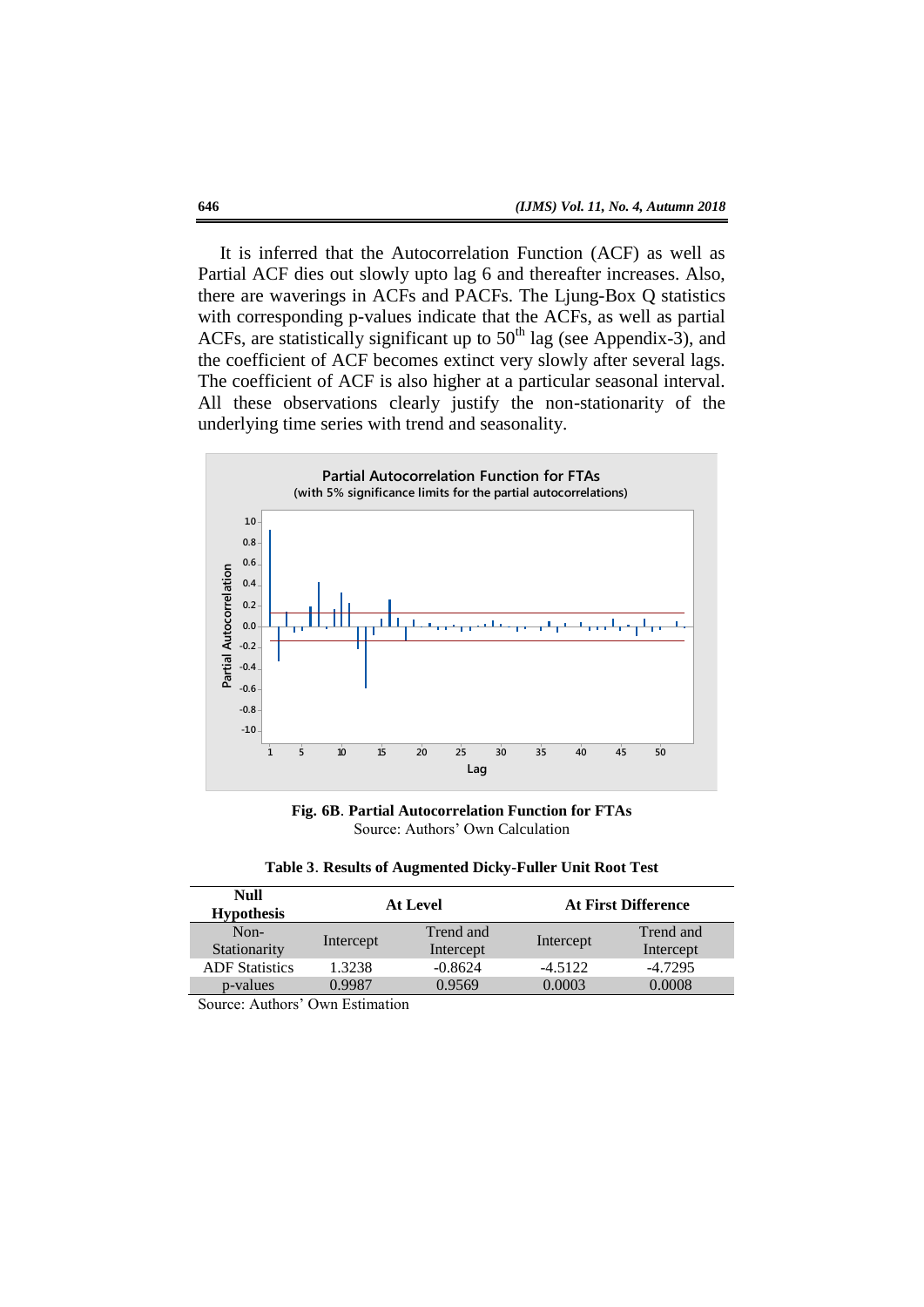However, as a conformity measure of non-stationarity, the Augmented Dickey-Fuller (ADF) unit root test (Dickey & Fuller, 1981) was used and results are presented in Table-3. In this test, the null hypothesis of non-stationarity could not be rejected at the level, but could be rejected at the first difference at 1% level when the model has both intercept, and intercept & trend terms. Thus, the nonstationarity of the FTAs series is confirmed.

Given the upward trend, seasonality and non-stationarity of FTAs series, the SARIMA model was used to produce the out-of-sample forecasts values. In order to select the best fit model, we took the help of Expert Modeler in SPSS 22.0. The Expert Modeler automatically determines the best model for the time-series, thereby eliminating the need to identify an appropriate model through trial and error (Rai *et al*., 2014).

**Table 4**. **SARIMA Model Selection**

| <b>Seasonal ARIMA Model</b>     | <b>Model Fit Statistics</b> |                     | Ljung-Box Q Test |     |       |
|---------------------------------|-----------------------------|---------------------|------------------|-----|-------|
| <b>Selection Criteria</b>       |                             | MAPE Normalized BIC | <b>Statistic</b> | d.f | Sig.  |
| ARIMA $(0,1,1)$ $(0,1,1)_{12}$  | 4.834                       | 20.375              | 26.851           | 18  | 0.043 |
| Source: Authors' Own Estimation |                             |                     |                  |     |       |



**Fig. 7**. **Model Fits of SARIMA, Jan-2001 to June-2017** Source: Authors' Own Calculation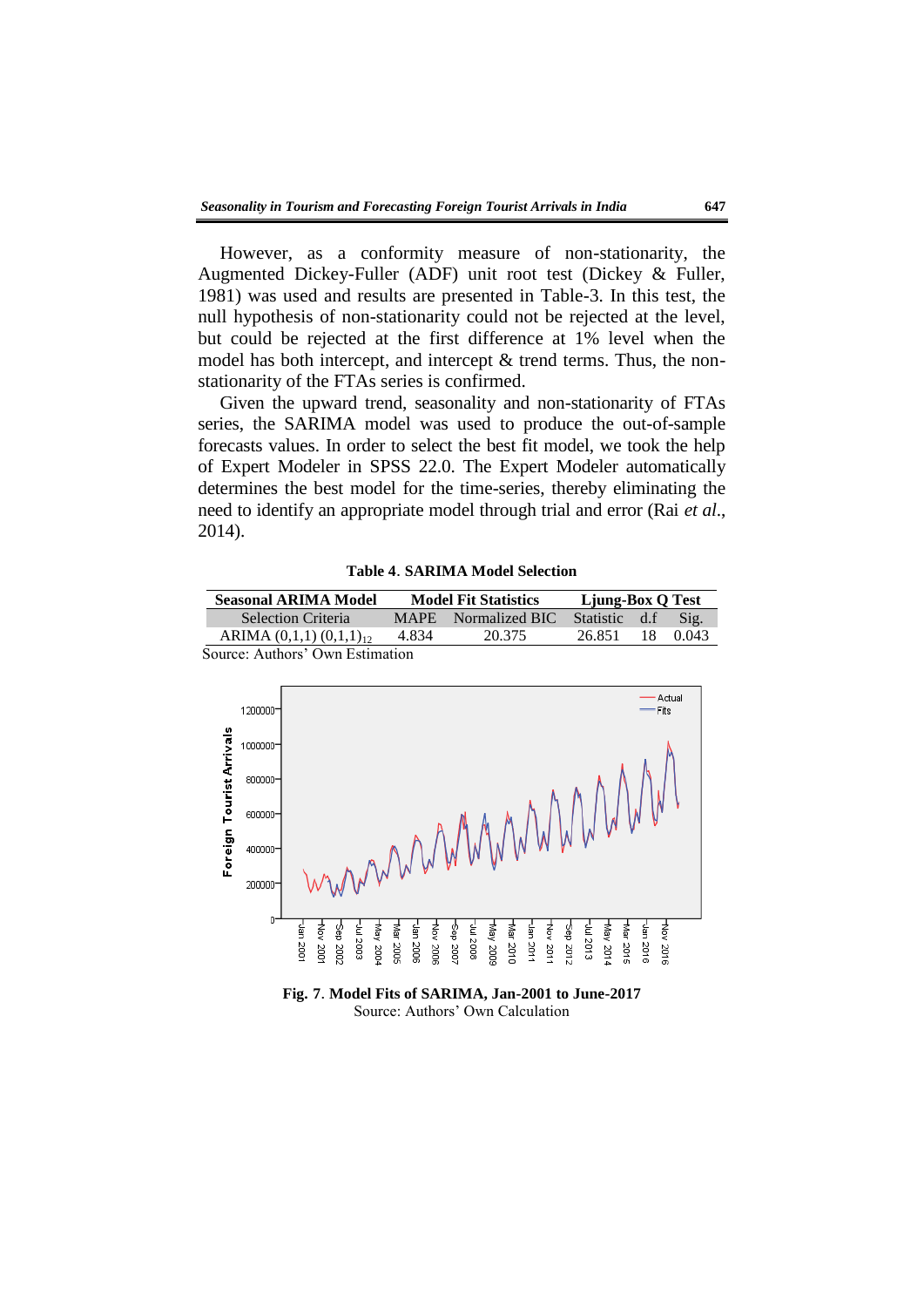The FTAs data from Jan-2001 to June-2017 have been used to find the best-fit SARIMA model. And, the SARIMA  $(0,1,1)$   $(0,1,1)_{12}$ model was found to be the best fit on the basis of the smaller values of Normalized BIC and MAPE. The Normalized BIC and MAPE are 20.375 and 4.834, respectively. The significance of Ljung-Box Q statistic also supports this choice (see Table-4). Furthermore, Fig.7 depicts how well the model predicts seasonal peaks and troughs. And, it does a good job of capturing the upward trend of the data.

**Table 5**. **Seasonal ARIMA (1,0,0)(0,1,1)12 Model Estimation**

| <b>Parameters</b>            | <b>Estimates</b> | <b>Standard Error</b> | t-statistic | Level of Sig. |
|------------------------------|------------------|-----------------------|-------------|---------------|
| Constant                     | 554              | 662.0                 | 0.840       | 0.404         |
| Non-seasonal $AR(1)$         | 0.435            | 0.068                 | 6.413       | 0.000         |
| Seasonal Difference          |                  |                       |             |               |
| Seasonal $MA(1)$             | 0.362            | 0.077                 | 4.694       | 0.000         |
| Samon Author: One Estimation |                  |                       |             |               |

Source: Authors' Own Estimation



**Fig. 8**. **In-Sample Forecast by SARIMA, July-2017 to June-2018** Source: Authors' Own Calculation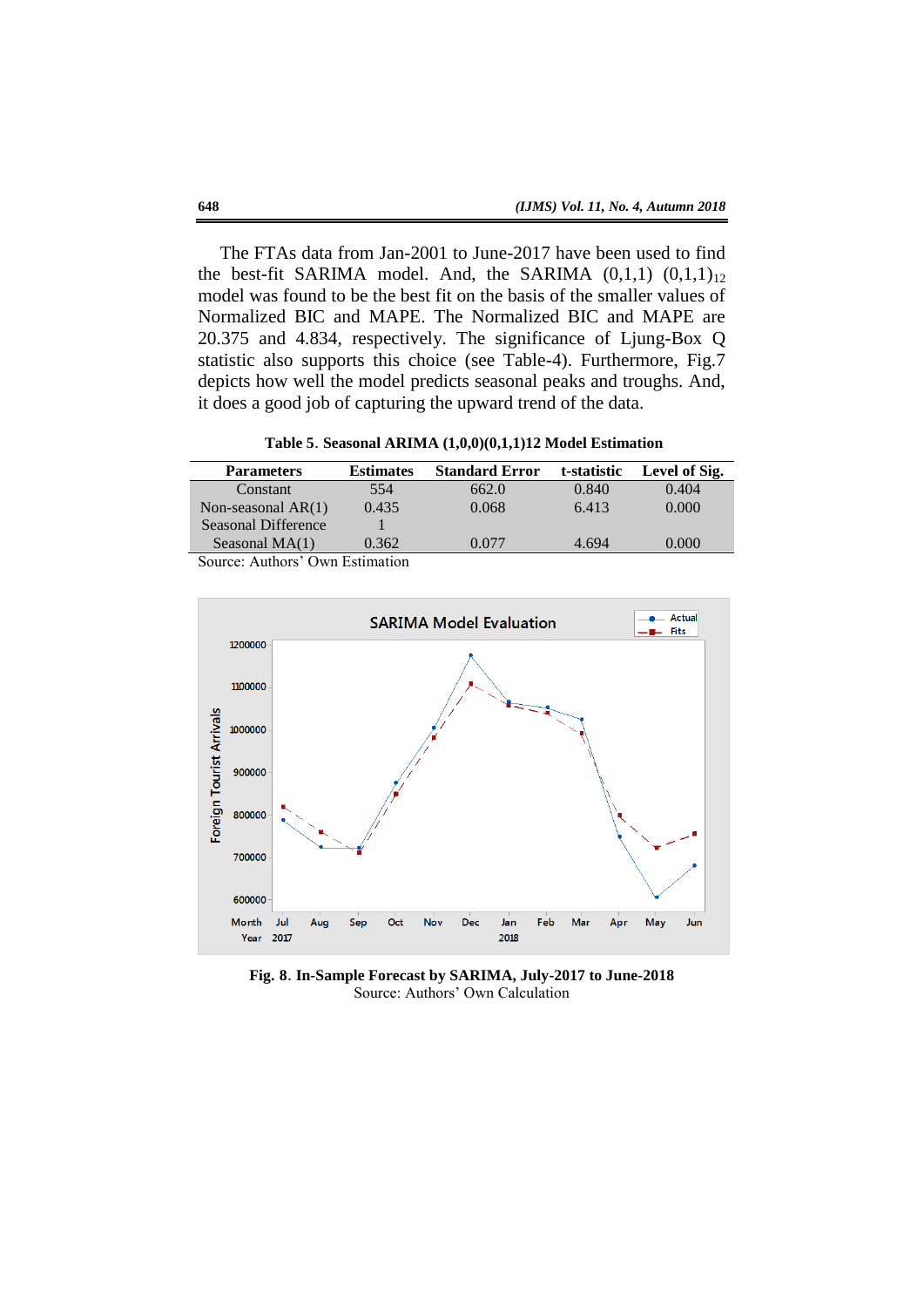Then we estimated this seasonal ARIMA model and found all parameters to be significant at 1% level except for the constant term, thereby assuring the forecastability of the model. This model estimation has been used to produce the in-sample forecasts of FTAs from July-2017 to June-2018 to judge the forecast accuracy. From Fig.8, it is observed that the Seasonal ARIMA  $(0,1,1)(0,1,1)_{12}$  model is capable of making an accurate out-sample forecast of foreign tourist arrivals in India.

Finally, we have used this Seasonal ARIMA model to produce the out-of-sample forecast of FTAs in India from July-2018 to June-2020 (see Appendix-2). The Fig.9 plots the out-of-sample forecast of FTAs with its 95% Upper Prediction and Lower Prediction Limits. This forecast clearly follows the past data patterns – increasing trend in FTAs, higher FTAs during December, lower FTAs during May and September, respectively.



**Fig. 9**. **Out-of-Sample Forecast by SARIMA Model** Source: Authors Own Plot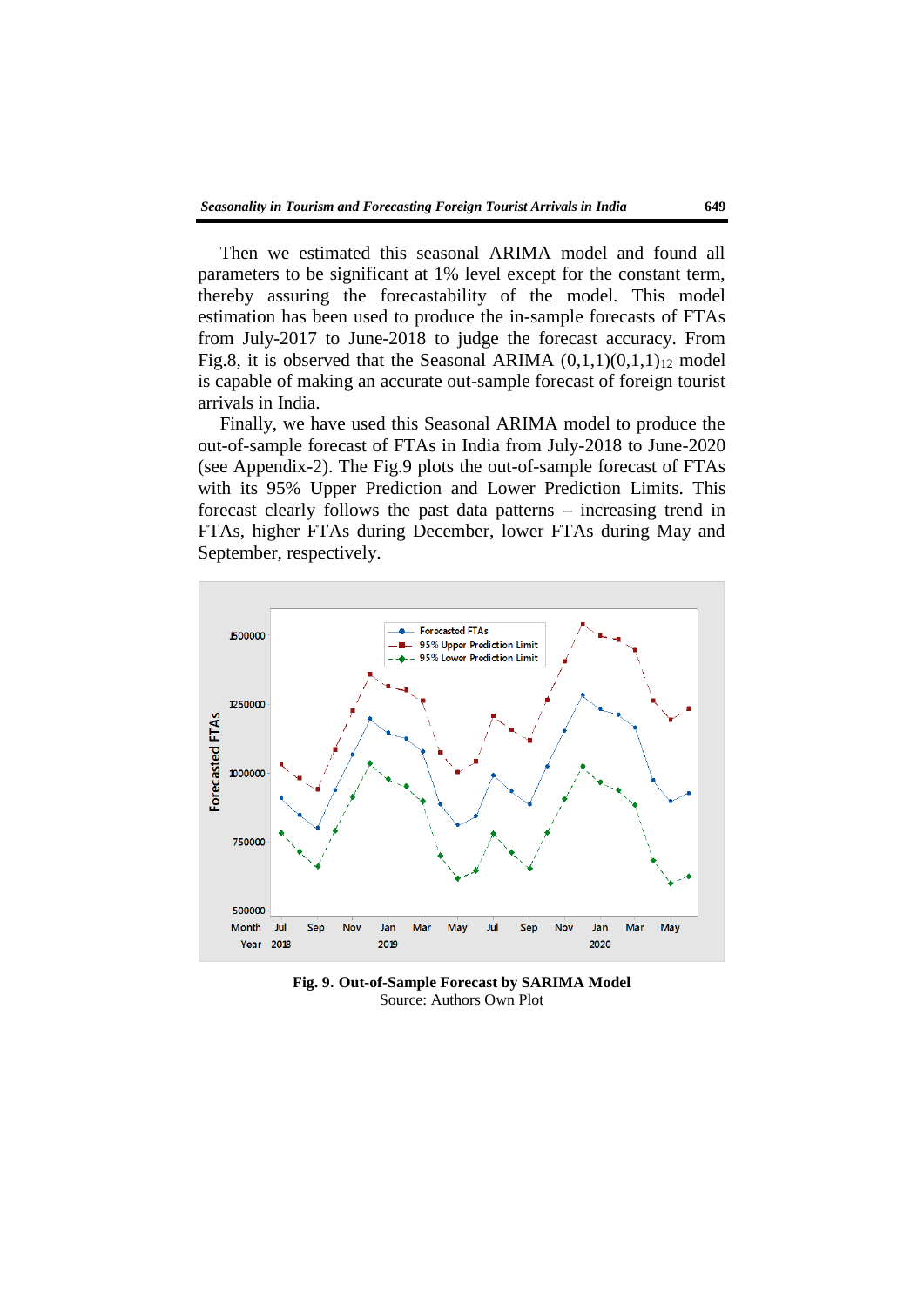At last, we compared the forecast accuracy of both the HW and SARIMA models. It is found that the MAPE of Holt-Winters' model is 4.0 percent, whereas that of Seasonal ARIMA model is 4.834 percent. It means in the use of the Holt-Winters' model, the chance of actual values being different from forecasted values of FTAs is only 4 percent which is less than that of the SARIMA model. Therefore, the forecasting performance of HW model is better than that of Seasonal ARIMA. Similarly, the MAE of Holt-Winters' model is 17,348 and that of Seasonal ARIMA model is 19,705.80. Furthermore, the MSE of Holt-Winters' model is 525,585,863 and that of Seasonal ARIMA model is 667,211,992.22. All these justify the forecasting accuracy of the Holt-Winters' model (see Table-6). Therefore, Holt-Winters' model is found to be the best fit model for forecasting foreign tourist arrivals in India. In the Indian context, this finding corroborates to the findings of Kumari (2015) and Sood & Jain (2017), but contradicts to the finding of Pradhan (2011) and Chandra & Kumari (2018). This inconsistency in the findings of the current study and the past studies may be due to different time periods considered for the forecasting exercise.

|  | Table 6. Comparison of Forecast Accuracy |  |  |
|--|------------------------------------------|--|--|
|--|------------------------------------------|--|--|

| <b>Criteria</b>                 | <b>Holt-Winters' Model</b> | <b>SARIMA Model</b> |
|---------------------------------|----------------------------|---------------------|
| <b>MAPE</b>                     | 4.0                        | 4.834               |
| MAE                             | 17.348.0                   | 19.705.8            |
| MSE                             | 525,585,863.0              | 667.211.992.22      |
| Source: Authors' Own Estimation |                            |                     |

Source: Authors' Own Estimation

The implication of this result is that, Holt-Winters' model is appropriate to capture the patterns of foreign tourist arrivals and to forecast the same in India with a high accuracy level. The performance of Holt-Winters' model may be better due to the consistency and persistence in seasonality in tourism, i.e., the foreign tourist arrivals in India is maximum in every December and minimum in every May. Thus, the findings of this research work can be used to formulate better growth strategies, especially by the Government for the tourism industry in the country.

## **Conclusion**

In the presence of seasonality in tourism, a key policy issue is making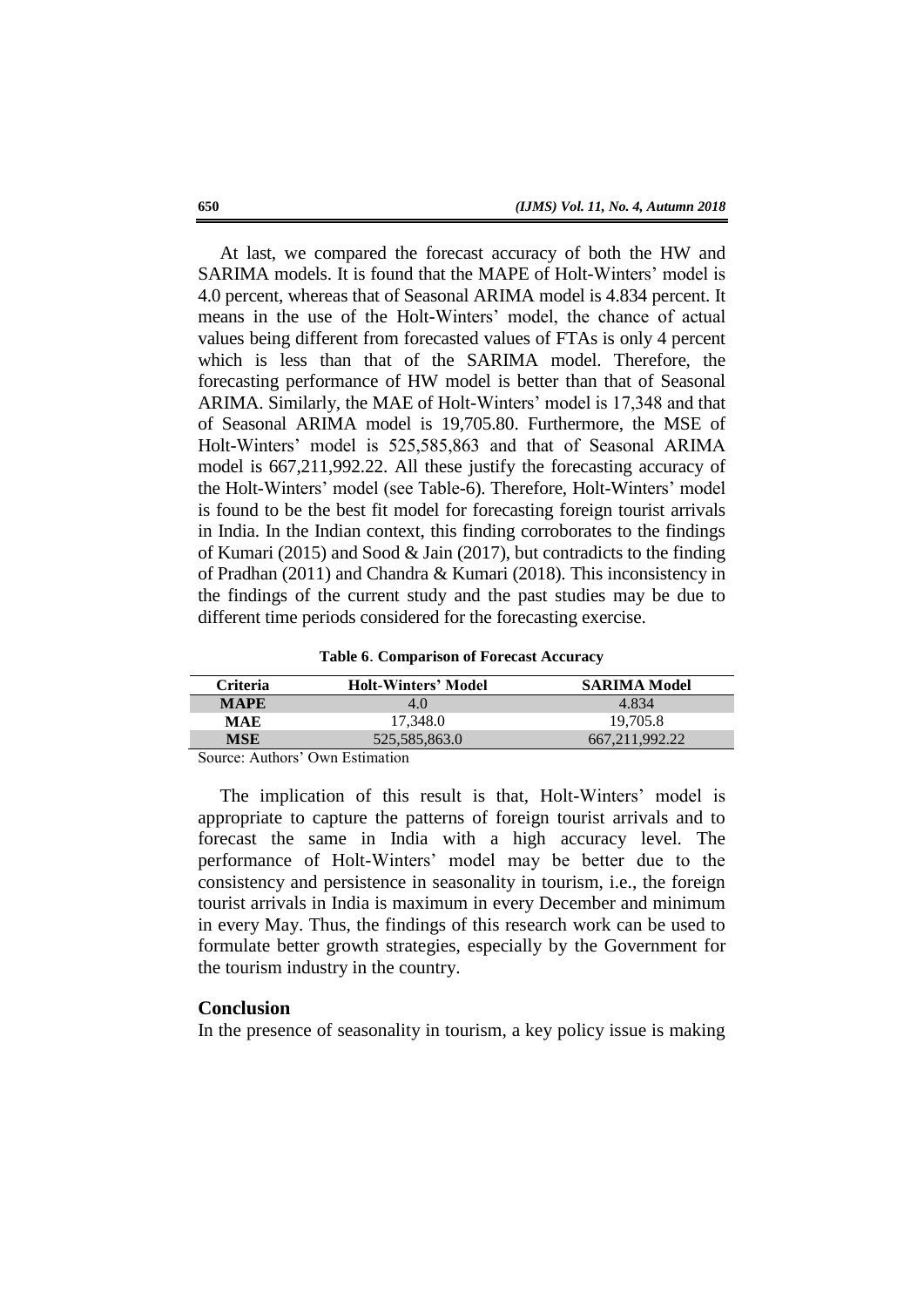accurate forecasting of tourist arrivals to ensure stakeholders' preparedness for facing sudden ebb and flow in demand and revenue. Thus, this paper first explored the pattern of seasonality in foreign tourist arrivals in India, and then examined the forecasting performance of two multiplicative univariate time-series models, Holt-Winters' model and Seasonal ARIMA model, for producing a better forecast of foreign tourist arrivals in India. The time series plot of the monthly data on foreign tourist arrivals in the country not only reveals the rising trend in such arrivals, but also unveils peak and lean seasons in Indian inbound tourism. Furthermore, the comparison of MAPE, MAE and MSE, concludes about the better forecasting ability of Holt-Winters' multiplicative model in the context of foreign tourist arrivals in India. These findings are significant for the policy circle working on the sustainable development of tourism in India. The finding of a rising trend in foreign tourist arrivals signals the government as well as private stakeholders to remain prepared to welcome an increasing number of international tourists in years ahead. The finding of seasonality in Indian inbound tourism indicates December as the peak month and May as the lean month of every year. This signals the public as well as the private sector to remain prepared for facing a shortage in capacity during peak and excess capacity during lean. In order to get rid of the problems of seasonality in foreign tourist arrivals, it is essential to identify, diversify, develop and promote niche tourism products such as eco-tourism, MICE tourism, adventure tourism, medical tourism, rural tourism, sports tourism, and cruise tourism in the country. These products can ensure round the year tourist visits as well as repeat visits.

Therefore, this paper makes important contributions to the literature on forecasting tourist arrivals. First, the selection of an appropriate forecasting model assists in planning for efficient use of various operational activities by the Indian tourism industry. Second, the preparation of 24-months ahead forecast reveals the relative growth in foreign tourist arrivals in India which is a fairly long-period. However, the study is not free from limitations. First, no specific seasonality identification tool is used. Second, the stationarity of the underlying time-series has not been examined by the seasonal unit root test. Third, the forecasting performances of only two univariate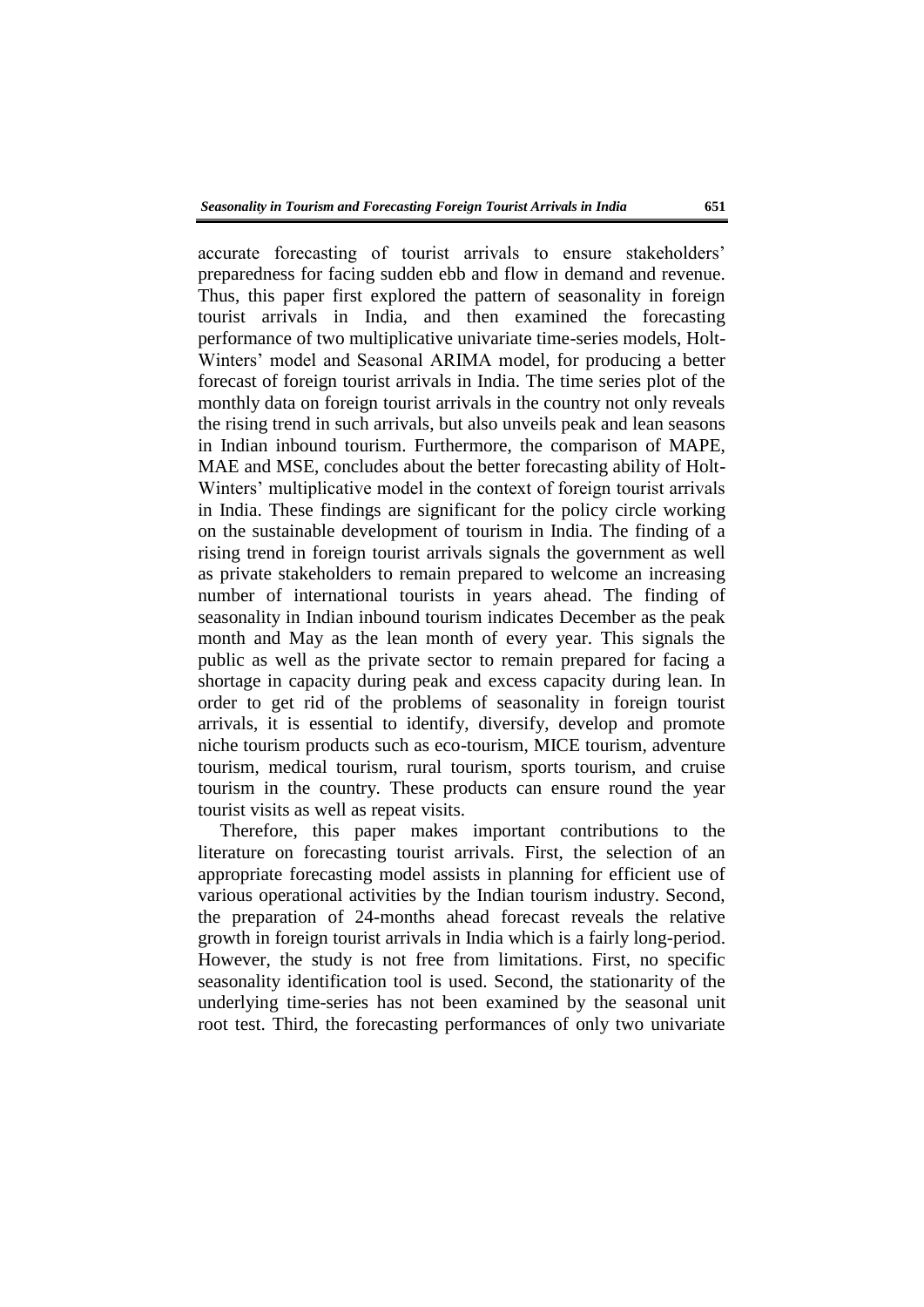tools have been compared. Hence, there lies a scope for further research. First, the research can be augmented by using appropriate statistical tools for the identification of seasonality in Indian inbound tourism. Second, seasonal unit root test such as HEGY can be used to identify the deterministic seasonality in the underlying time-series. Third, multivariate forecasting techniques can be employed focusing on other factors affecting cross-border tourist demand such as socioeconomic and political conditions of host countries, infrastructural facilities at the destination, etc. Fourth, the assessment of model adequacy can be made by considering forecasting horizon, data frequency, etc.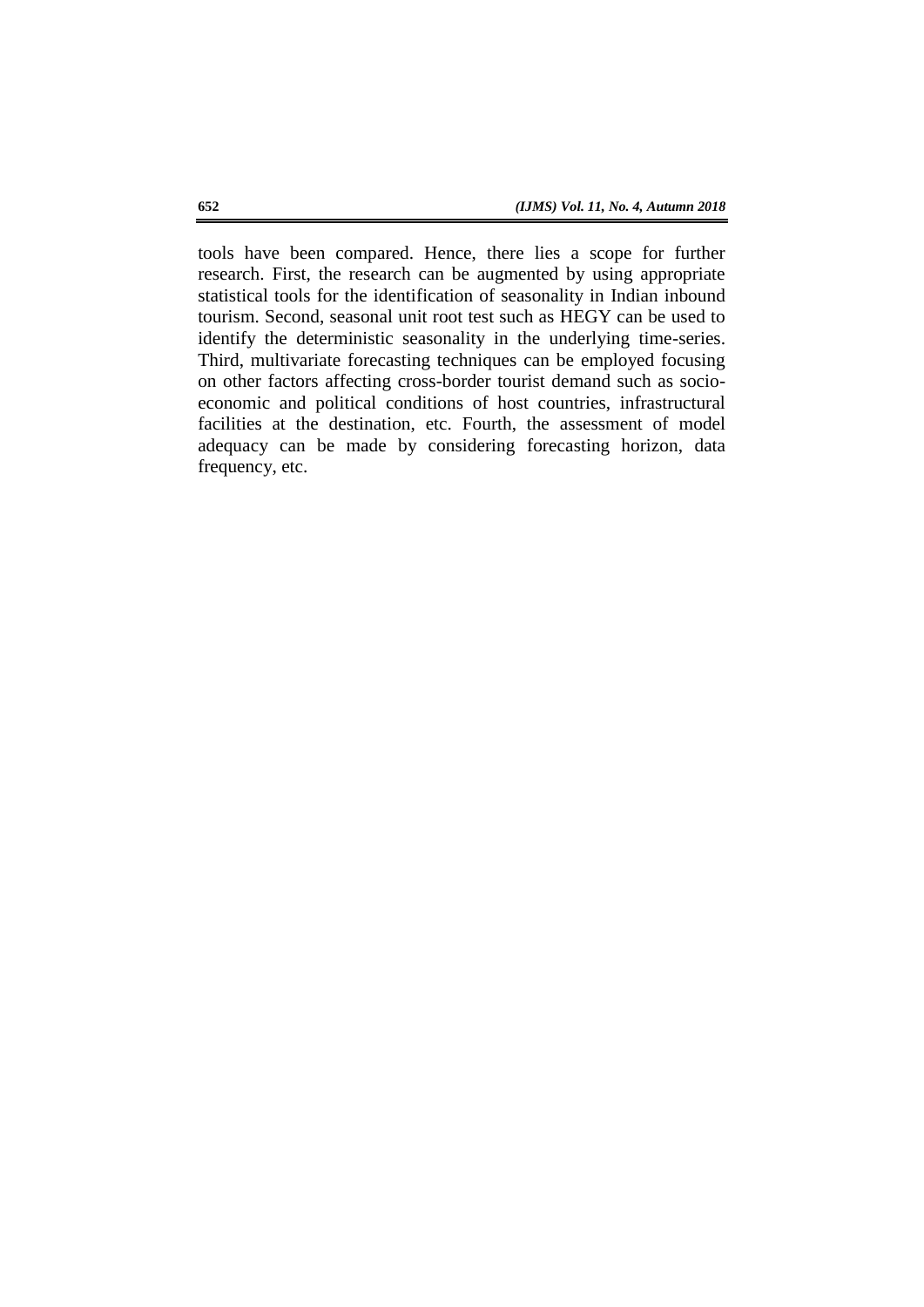### **References**

- Akuno, A.O., Otieno, M.O., Mwangi, C.W., & Bichanga, L.A. (2015). Statistical Models for Forecasting Tourists' Arrivals in Kenya. *Open Journal of Statistics*, 5, 60-65. https://doi.org/10.4236/ojs.2015.51008
- Archer, B.H. (1987). Demand forecasting and estimation. In Ritchie, J.R.B. and Goeldner, C.R. (eds). *Travel, Tourism and Hospitality Research*. New York: Wiley.
- Ashley, C., P.D. Brine, A. Lehr, & H. Wilde (2007). The Role of the Tourism Sector in Expanding Economic Opportunity. *Corporate Social Responsibility Initiative Report No.23*. Cambridge, M.A: Kennedy School of Government, Harvard University.
- Ashworth, J. & Thomas, B. (1999). Patterns of seasonality in employment in tourism in the UK. *Applied Economics Letter*, 6(11), 735-739. https://doi.org/10.1080/135048599352312
- Baggio, R., & Klobas, J. (2011). *Quantitative Methods in Tourism*. Bristol, Toronto: Channel View Publications.
- Ball, R. M. (1988). Seasonality: A problem for workers in the tourism labour market?. *Service Industries Journal*, 8(4), 501-513. https://doi.org/10.1080/02642068800000068
- Ball, R. M. (1989). Some aspects of tourism, seasonality and local labour markets. *Area*, 21(1), 35-45.
- Balogh, P., Kovacs, S., Chaiboonsri, C., & Chaitip, P. (2009). Forecasting with X-12-ARIMA: International Tourist Arrivals to India and Thailand, *APSTRACT: Applied Studies in Agribusiness and Commerce*, 3(1/2), 43-69. https://doi.org/10.19041/Apstract/2009/1-2/5
- Baum, T. (1998). Responding to Seasonality in Peripheral Destinations. In British Tourist Authority & English Tourist Board (eds.). *Insights - Tourism Intelligence Papers*, 10, A107-115.
- Baum, T. (1999). Seasonality in tourism: understanding the challenges. *Tourism Economics*, 5(1), 5-8. https://doi.org/10.1177/135481669900500101
- Baum, T., & Lundtorp, S., (2001). *Seasonality in Tourism*. Advances in Tourism Research Series, Pergamon, UK: Elsevier Science.
- Bigovic, M. (2011). Quantifying Seasonality in Tourism: A Case Study of Montenegro. *Academica Turistica*, 4(2), 15-32.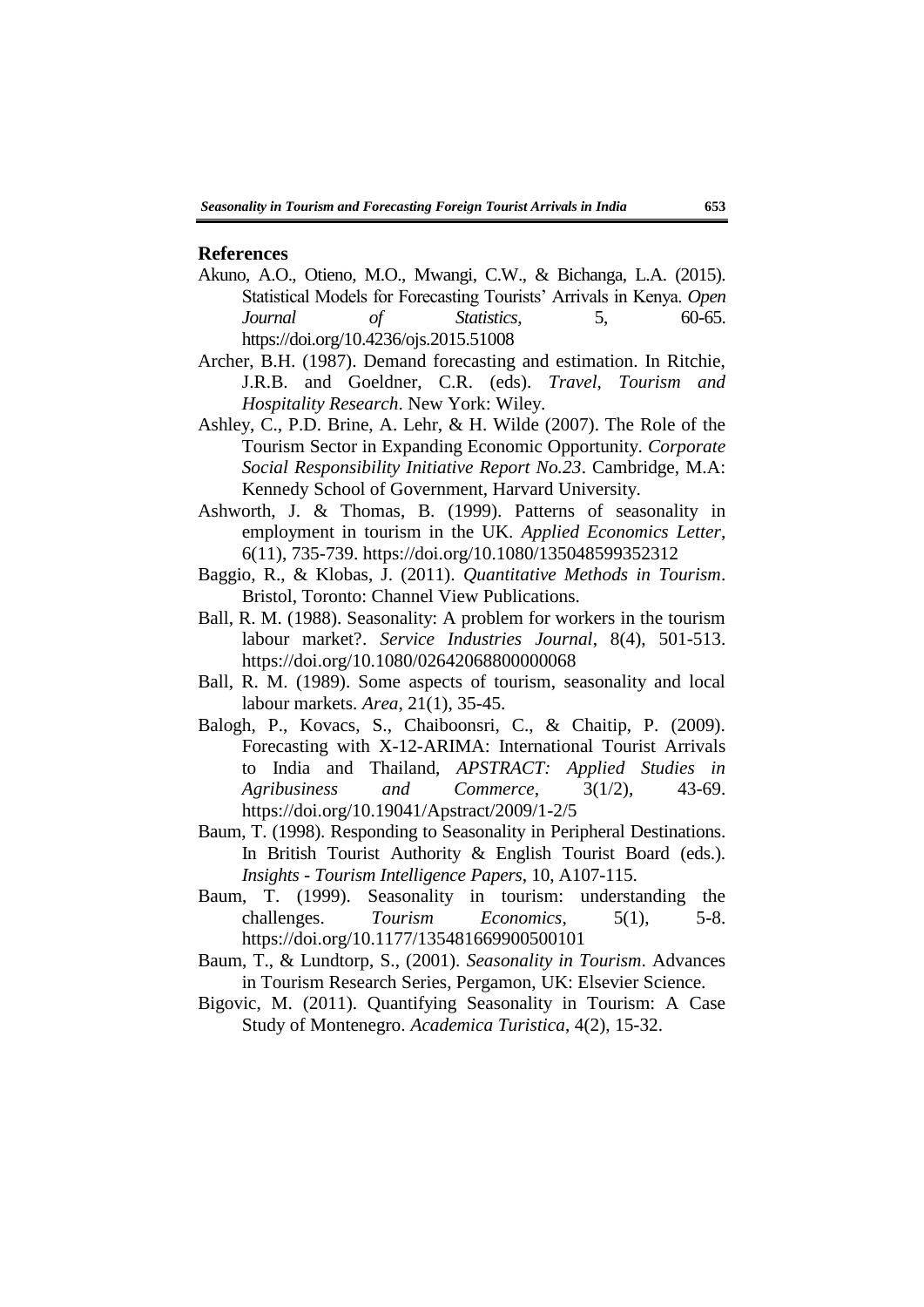- Butler R. W. (1994). Seasonality in Tourism: Issues and Problems. In A. V. Seaton (eds.), *Tourism: the State of the Art,* Chichester: Wiley & Sons.
- Butler, R.W. (2001). Seasonality in Tourism: Issues and Implications. In Baum, T., and Lundtorp, S., (eds.). *Seasonality in Tourism*, Advances in Tourism Research Series, Pergamon, UK: Elsevier Science. https://doi.org/10.1016/B978-0-08-043674-6.50005-2
- Cannas, R. (2012). An Overview of Tourism Seasonality: Key Concepts and Policies. *Alma Tourism – Journal of Tourism, Culture and Territorial Development*, 3(5), 40-58.
- Chaiboonsri, C. & Chaitip, P. (2012). The Modeling International Tourism Demand for Length of Stay in India: Social Development, Economic Development. *Journal of Knowledge Management, Economics and Information Technology*, 2(2), 1-17.
- Chaitip, P. & Chaiboonsri, C. (2009). Forecasting with X-12-ARIMA and ARFIMA: International Tourist Arrivals to India. *Annals of the University of Petrosani*, Economics, 9(3), 147-162.
- Chandra, S., & Kumari, K. (2018). Forecasting Foreign Tourist Arrivals in India using Time Series Models. *International Journal of Statistics and Applied Mathematics*, 3(2), 338-342.
- Chang, Yu-Wei & Liao, Meng-Yuan (2010). A Seasonal ARIMA Model of Tourism Forecasting: The Case of Taiwan. *Asia Pacific Journal of Tourism Research*, 15(2), 215-221. http://dx.doi.org/10.1080/10941661003630001
- Commons, J. & Page, S. (2001). Managing Seasonality in Peripheral Tourism Regions: The Case of Northland, New Zealand. In T. Baum and S. Lundtrop (eds.), *Seasonality in Tourism*, New York, Pergamon, Amsterdam, pp.153-172. https://doi.org/10.1016/B978-0-08-043674-6.50013-1
- Das, S. K. (2013). Growth and Prospects of Odisha Tourism: An Empirical Study. *Odisha Review.* August-September, 125-134.
- Dhariwal, R. (2005). Tourist arrivals in India: how important are domestic disorders? *Tourism Economics*, 11(2), 185-205. https://doi.org/10.5367/0000000054183522
- Dickey, D. A. & Fuller, W.A. (1981). Likelihood Ratio Statistics for Autoregressive Time Series with a Unit Root. *Econometrica*, 49(4), 1057-1072. https://doi.org/10.2307/1912517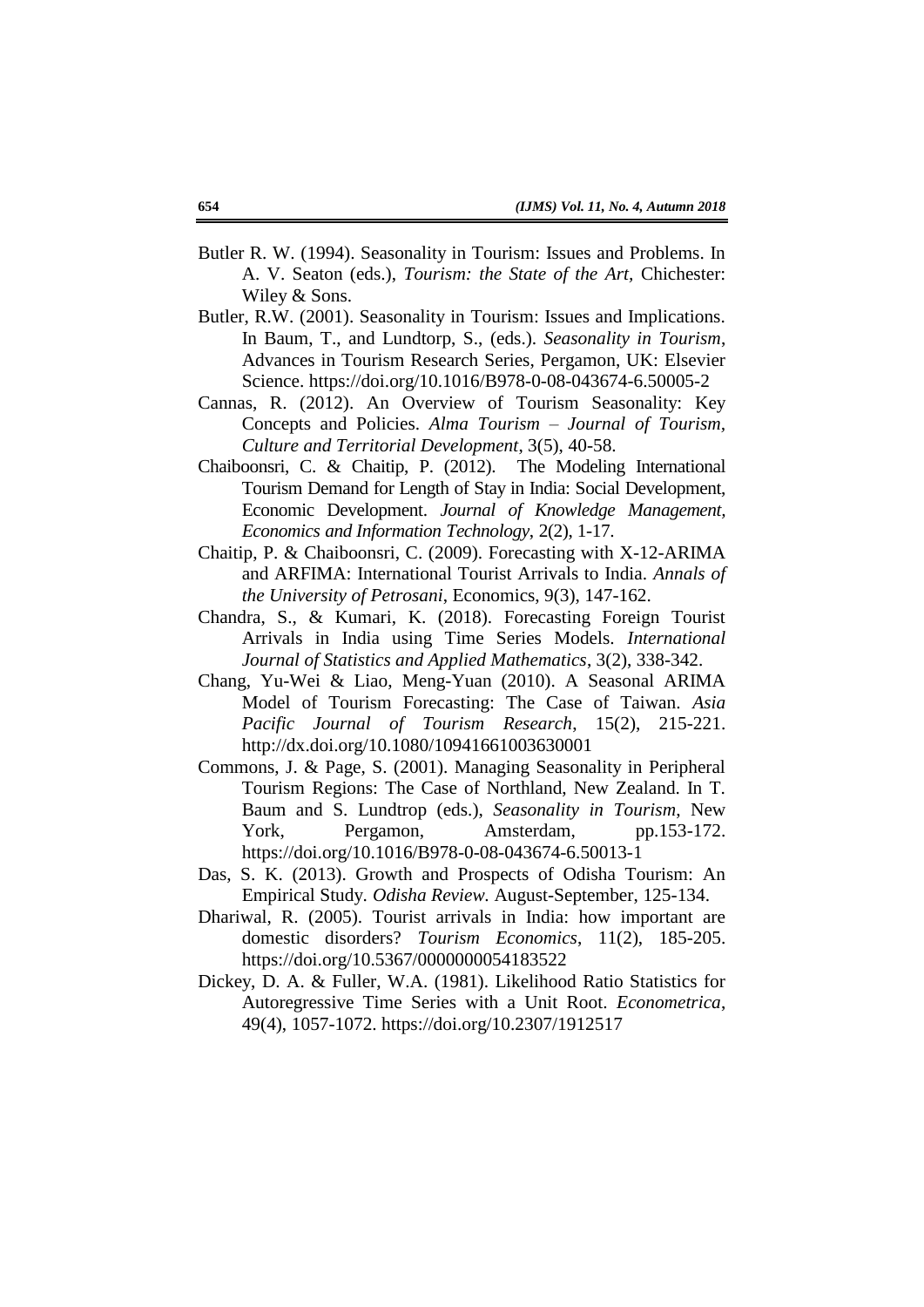- Fretchling, D. C. (2001). *Forecasting Tourism Demand: Methods and Strategies*. Woburn: Butterworth Heinemann, Elseivier group.
- Flognfeldt, T. (2001). Long-Term Positive Adjustments to Seasonality: Consequences of Summer Tourism in the Jotunheimen Area, Norway. In T. Baum & S. Lundtorp (eds.), *Seasonality in Tourism,* Oxford: Pergamon. https://doi.org/10.1016/B978-0-7506-5170-7.50011-8
- Gill, N., & R.P. Singh (2011). Tourism Dynamic Assessment Using Geospatial Approach in Bageshwar District, Uttarakhand. *Recent Research in Science and Technology,* 3(5), 109-113.
- Gill, N., & R.P. Singh (2013). Socio-Economic Impact Assessment of Tourism in Pithoragarh District, Uttarakhand. *International Journal of Advancement in Remote Sensing, GIS and Geography,* 1(1), 1-7.
- Handanhal, V.R. (2013). Determining the Optimal Values of Exponential Smoothing Constants. Does Solver Really Work?. *American Journal of Business Education,* 6(3), 347‒360. https://doi.org/10.19030/ajbe.v6i3.7815
- Holt, C. C. (1957). *Forecasting seasonals and trends by exponentially weighted moving averages*. Pittsburgh PA: Carnegie Institute of Technology.
- Jang, S. S. (2004). Mitigating Tourism Seasonality. *Annals of Tourism Research*, 31(4), 819-836. https://doi.org/10.1016/j.annals.2004.02.007
- Karamustafa, K. & Ulama, S. (2010). Measuring the Seasonality in Tourism with the Comparison of Different Methods. *EuroMed Journal of Business*, 5(2), 191-214. https://doi.org/10.1108/14502191011065509
- Krakover, S. (2000). Partitioning Seasonal Employment in the Hospitality Industry. *Tourism Management*, 21(5), 461-471. https://doi.org/10.1016/S0261-5177(99)00101-6
- Kumari, K. (2015). Forecasting Foreign Tourist Arrivals in India using Different Time Series Models. *International Journal of Emerging Technologies in Computational and Applied Sciences*, 15(1), 38-43.
- Lewis, C. (1982). *International and Business Forecasting Methods*. London: Butterworths.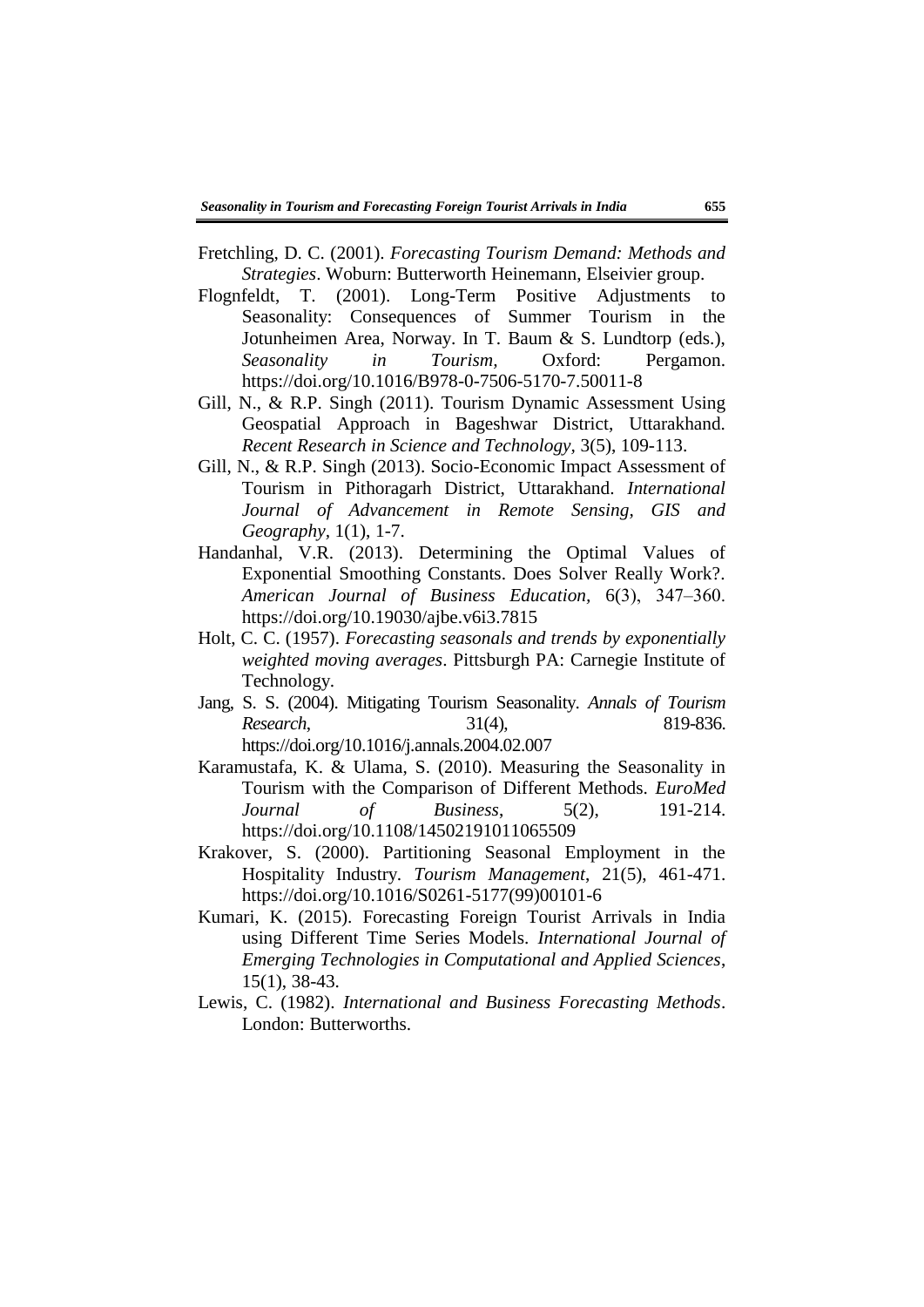- Mamula, M. (2015). Modelling and Forecasting International Tourism Demand – Evaluation of Forecasting Performance. *International Journal of Business Administration*, 6(3), 102-112. https://doi.org/10.5430/ijba.v6n3p102
- Manning, R. E. & Powers, L. A. (1984). Peak and off-peak use: redistributing the outdoor recreation/tourism load. *Journal of Travel Research*, 23(2), 25-31. https://doi.org/10.1177/004728758402300204
- Mishra, P. K., Rout, H. B., & Sanghamitra (2016). Tourism in Odisha: An Engine of Long-Run Growth. *Journal of Tourism Management Research*, 3(2), 74-84. https://doi.org/10.18488/journal.31/2016.3.2/31.2.74.84
- Mishra, P.K., & H.B. Rout (2012-13). Economic Impact of Tourism: A Case Study of Jharkhand. *International Journal of Economics and Managerial Thoughts,* 3(2), 130-139.
- Mishra, P.K., & Verma, J. K., (2017): Tourism and Peace in Economic Development Perspective of India, *Journal of Environmental Management and Tourism*, 8(4), 927-934. http://dx.doi.org/10.14505/jemt.v8.4(20).23
- Mishra, P.K., H.B. Rout & S.Mohapatra (2011). Causality between Tourism and Economic Growth: Empirical Evidence from India. *European Journal of Social Sciences,* 18, 518-527.
- MoT (2015): *India Tourism Statistics 2017*. Market Research Division, Ministry of Tourism, Government of India.
- Munshi, T. & Mishra, P. K. (2016). Can Tourism a Catalyst for Economic Growth of Haryana?. *Paper Presented at ICSSR Sponsored National Seminar on Make in Haryana: A Road Ahead*. Central University of Haryana, India, March 17-18.
- Peiris, H. Rangika I. (2016). A Seasonal ARIMA Model of Tourism Forecasting: The Case of Sri Lanka. *Journal of Tourism, Hospitality and Sports*, 22, 98-109.
- Pleumarom, A. (2012). The Politics of Tourism and Poverty Reduction. In *Responsible Tourism: Concepts, Theory and Practice,* (eds.), David Leslie, CAB International, UK, p.179. https://doi.org/10.1079/9781845939878.0090
- Porhallsdottir, G. & Olafsson, R. (2017). A Method to Analyze Seasonality in the Distribution of Tourists in Iceland. *Journal of*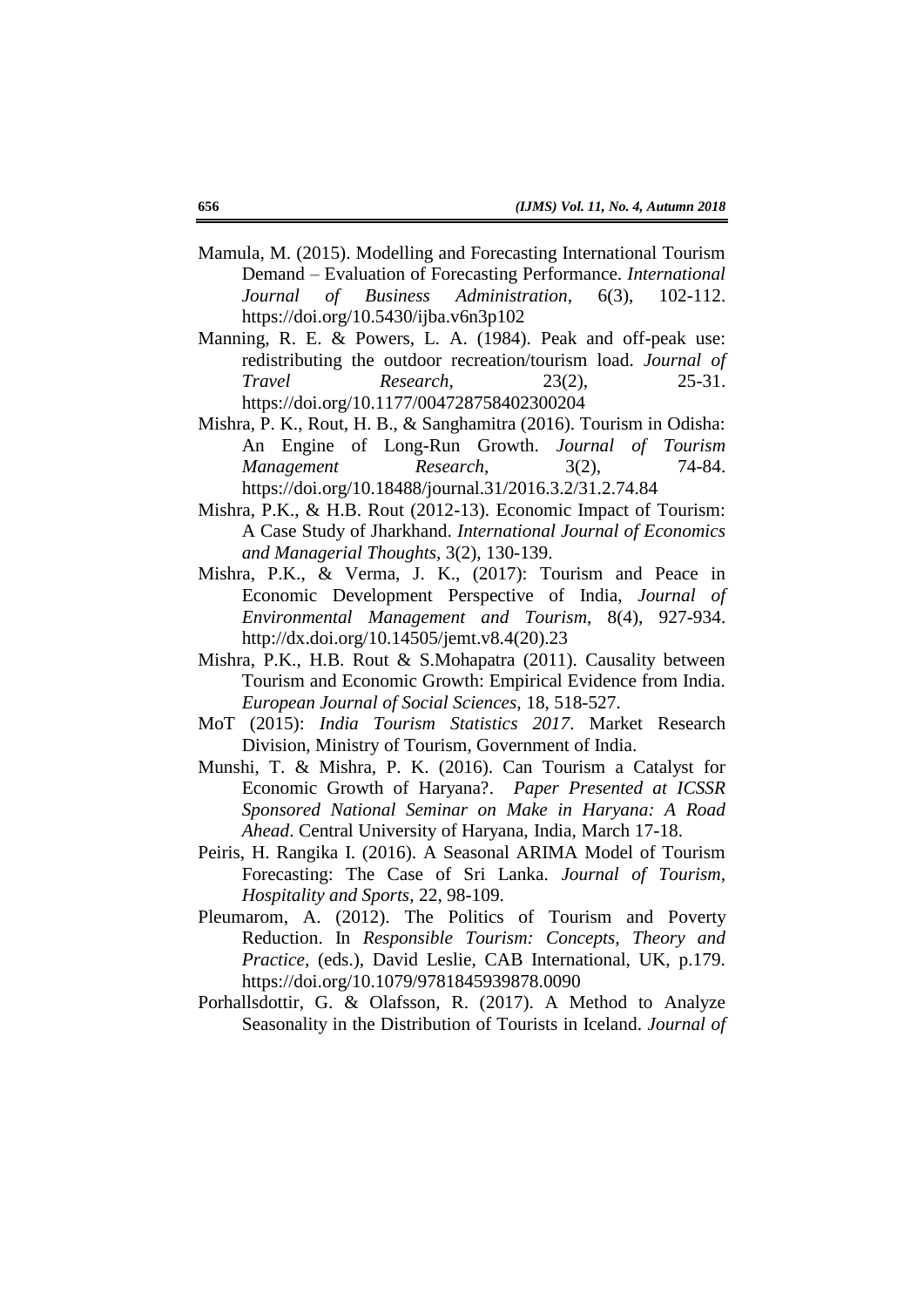*Outdoor Recreation and Tourism*, 19, 17-14. https://doi.org/10.1016/j.jort.2017.05.001

- Pradhan, P. C. (2011). Forecasting International Tourists Footfalls in India: An Assortment of Competing Models. *International Journal of Business and Management*, 6(5), 190-202.
- Rai, A., Chakrabarty, P. & Sarkar, A., (2014). Forecasting the Demand for Medical Tourism in India. *IOSR Journal of Humanities and Social Science*, 19(11), 22-30. https://doi.org/10.9790/0837-191112230
- Richardson, R. B. (2010). The Contribution of Tourism to Economic Growth and Food Security. *Research Paper Prepared for USAID Mali*. Office of Economic Growth, p.1-8.
- Rout, H. B., Mishra, P. K., & Pradhan, B. B. (2016a). Socio-Economic Impacts of Tourism in India: An Empirical Analysis. *Journal of Environmental Management and Tourism*, 7(4), 762- 768. https://doi.org/10.14505/jemt.v7.4(16).22
- Rout, H. B., Mishra, P. K., & Pradhan, B. B. (2016b): Trend and Progress of Tourism in India: An Empirical Analysis, *International Journal of Economic Research*, 13(5): 2265- 2275.
- Rout, H. B., Mishra, P. K., & Pradhan, B. B. (2016c). Nexus between Tourism and Economic Growth: Empirical Evidence from Odisha, India. *International Journal of Applied Business and Economic Research*, 14(11): 7491-7513.
- RRPLT (2014). *India Inbound – The Kaleidoscopic Canvas*. Roots Research Private Limited and FCCI, New Delhi.
- Saayman, A., & Saayman, M. (2010). Forecasting Tourist Arrivals in South Africa. *Acta Commercii*, 10(1), 281-293. https://doi.org/10.4102/ac.v10i1.141
- Schroeder, R., Rungtusanatham, M.J., & Goldsteing, S. (2013). *Operations Management in the Supply Chain: Decisions and Cases*. UK: McGraw-Hill Higher Education.
- Singh, E. H. (2013). Forecasting Tourist Inflow in Bhutan using Seasonal ARIMA. *International Journal of Science and Research*, 2(9), 242-245.
- Song, H. & Witt, S.F. (2006). Forecasting international tourist flows to Macau. *Tourism Management,* 27, 214-224. https://doi.org/10.1016/j.tourman.2004.09.004